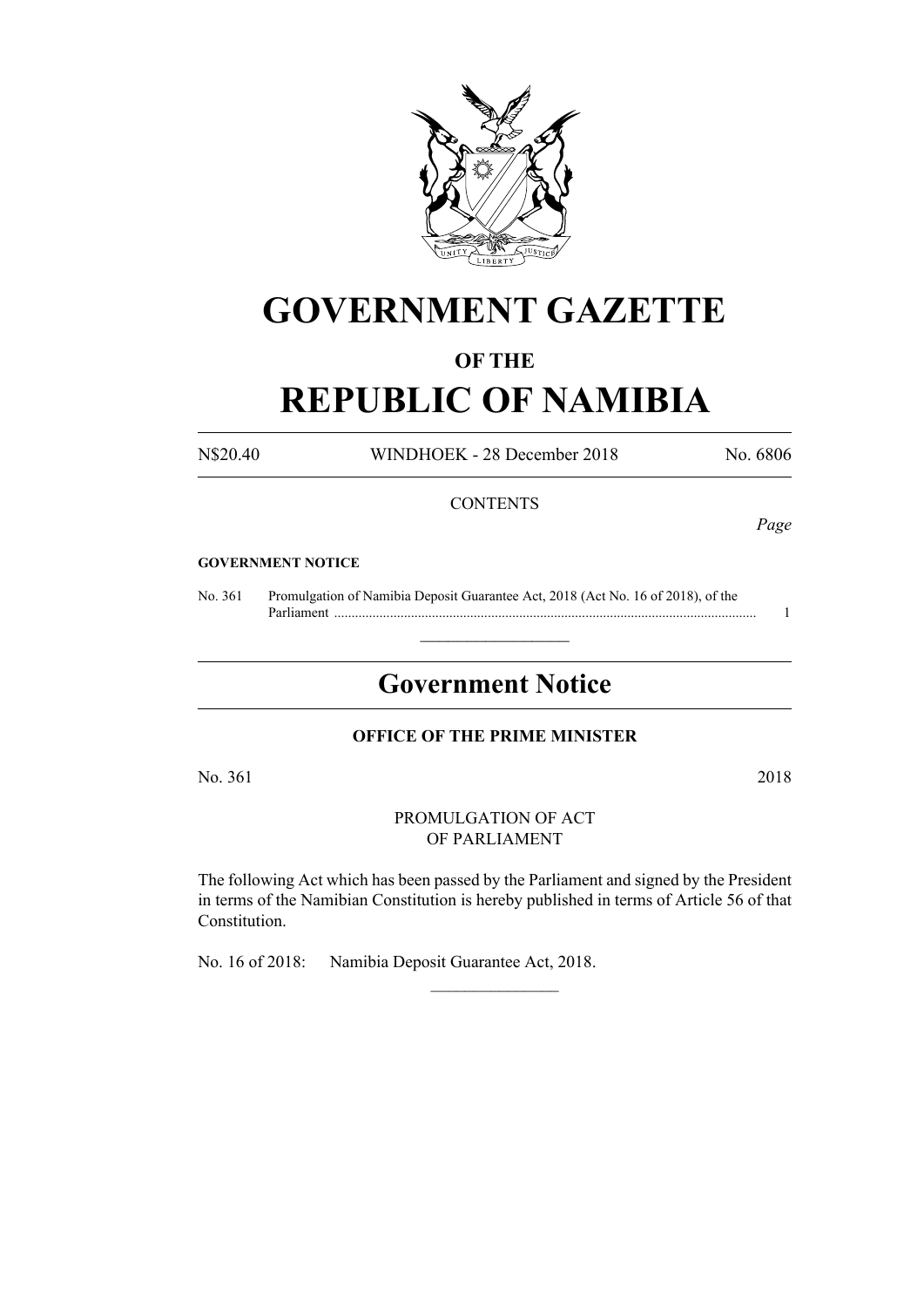## **ACT**

**To provide for the establishment of the Namibia Deposit Guarantee Authority to manage and administer the Scheme; to provide for the establishment of the Deposit Guarantee Scheme and the Deposit Guarantee Fund for the payment of compensation to depositors in the event of the deposits held by member institutions becoming unavailable; and to provide for incidental matters.**

*(Signed by the President on 21 December 2018)*

#### ARRANGEMENT OF SECTIONS

## PART 1 PRELIMINARY

1. Definitions

## PART 2 NAMIBIA DEPOSIT GUARANTEE AUTHORITY

- 2. Establishment of Authority
- 3. Objective and functions of Authority
- 4. Powers of Authority
- 5. Minister may issue policy guidelines to Authority

#### PART 3

## GOVERNANCE OF AUTHORITY

- 6. Board of directors
- 7. Conduct of directors
- 8. Disqualifications of directors
- 9. Tenure of office and conditions of office
- 10. Vacation of office by director
- 11. Suspension of director
- 12. Filing of vacancies
- 13. Meetings and proceedings of Board
- 14. Committees of Board
- 15. Disclosure of interest
- 16. Validity of decisions of Board
- 17. Remuneration of directors
- 18. Delegation of powers and assignment of duties
- 19. Provision of resources by Bank
- 20. Consultants and other service providers
- 21. Funding of Authority

## PART 4

## DEPOSIT GUARANTEE SCHEME

- 22. Establishment of Scheme
- 23. Membership of Scheme
- 24. Termination of membership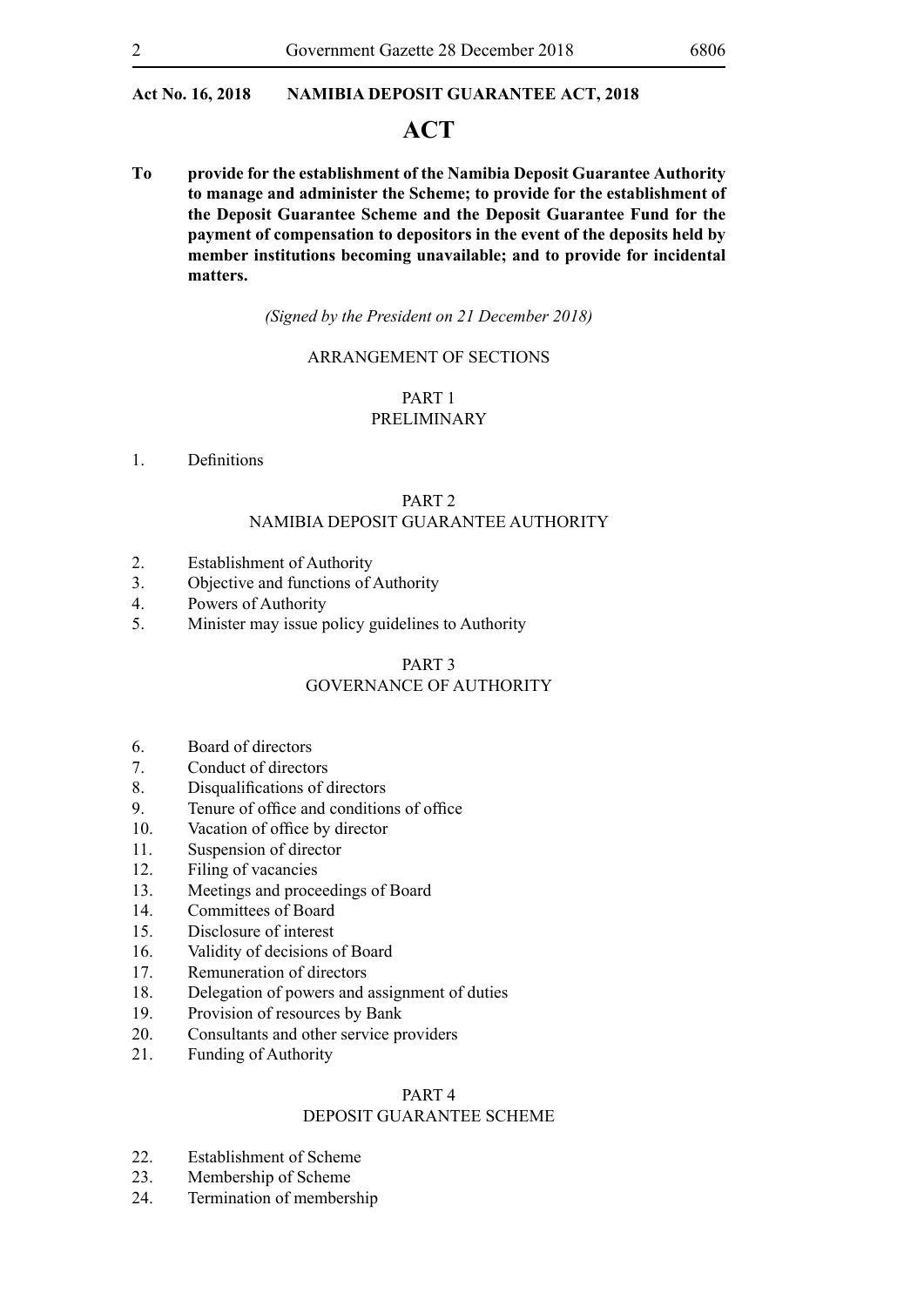#### PART 5

## DEPOSIT GUARANTEE FUND

- 25. Establishment of Fund
- 26. Composition of Fund
- 27. Target level of Fund
- 28. Utilisation of monies of Fund
- 29. Investment of monies of Fund
- 30. Financial year
- 31. Accounting and auditing of Fund
- 32. Annual report
- 33. Exemption from taxation

## PART 6

#### PREMIUMS

- 34. Determination and collection of premiums
- 35. Liability of member institutions to pay premiums
- 36. Consequences of failure to pay premiums
- 37. Premiums and interest due are debt to Authority
- 38. Payment of dividends while premiums are due

#### PART 7

## DEPOSIT GUARANTEE COVERAGE

- 39. Eligible deposits
- 40. Deposit guarantee coverage limits

#### PART 8 GUARANTEE PAYMENT PROVISIONS

- 41. Payment of guaranteed deposits
- 42. Compensation payable on unavailability
- 43. Pledged deposits
- 44. Subrogation of Authority

#### PART 9

## ENFORCEMENT AND ANCILLARY MATTERS

- 45. Examination by Bank
- 46. Collaboration with Bank
- 47. Directives
- 48. Right of appeal
- 49. Appeal board

## PART 10

### GENERAL PROVISIONS

- 50. Confidentiality of information
- 51. Prohibition on implying connection with Authority
- 52. False statements
- 53. Limitation of liability
- 54. Cooperation with other institutions or organisations
- 55. Liquidation
- 56. Regulations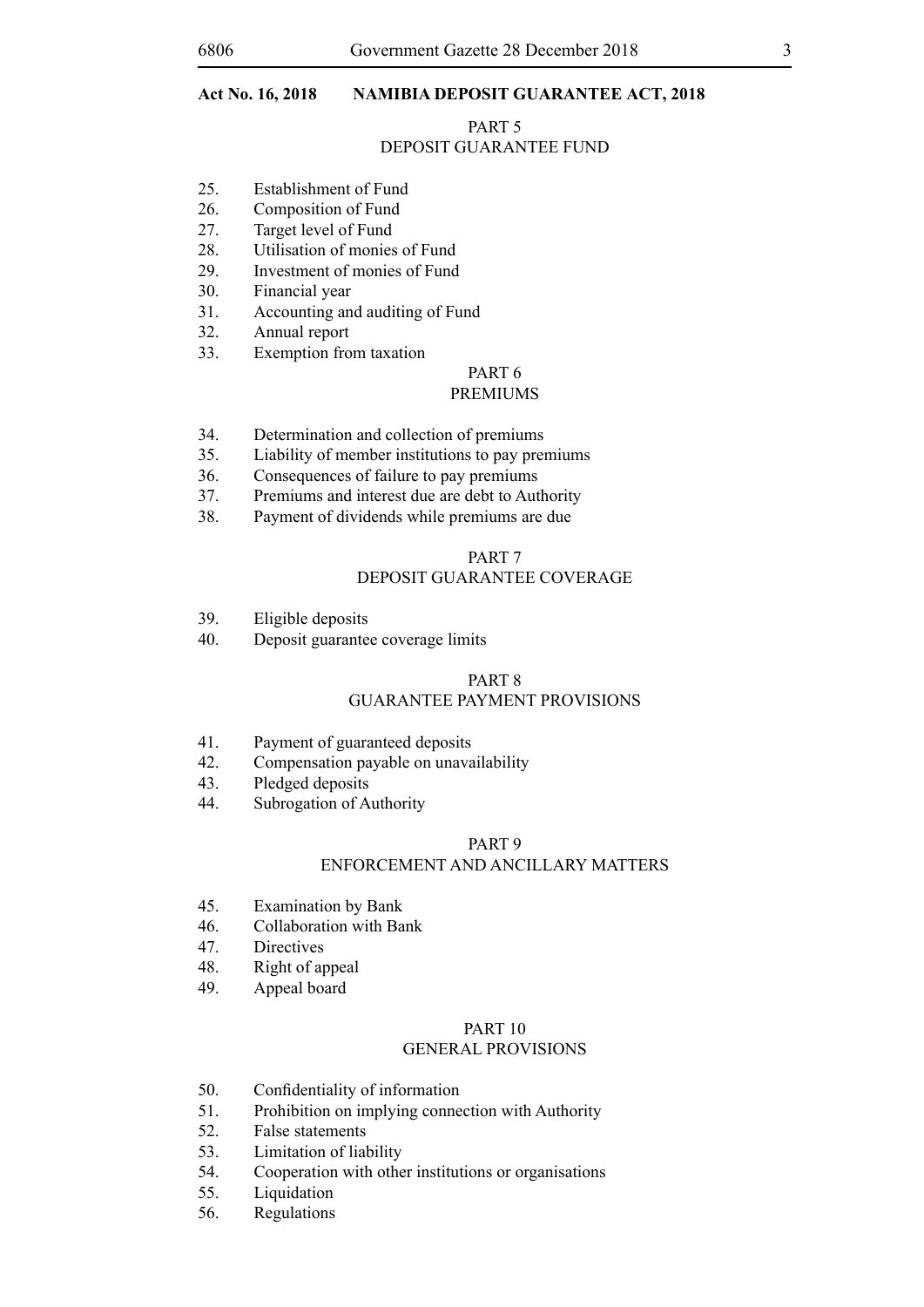- 57. Determinations
- 58. Amendment of section 11 of Act No. 2 of 1998
- 59. Amendment of section 15 of Act No. 2 of 1998
- 60. Amendment of section 19A of Act No. 2 of 1998
- 61. Amendment of section 10 of Act No. 2 of 1986
- 62. Short title and commencement

**BE IT ENACTED** as passed by the Parliament, and assented to by the President, of the Republic of Namibia as follows:-

## PART 1

#### PRELIMINARY

## **Definitions**

**1.** In this Act, unless the context indicates otherwise -

"appeal board" means the appeal board appointed under section 49;

"Authority" means the Namibia Deposit Guarantee Authority established by section 2;

"Bank" means the Bank of Namibia referred to in section 2 of the Bank of Namibia Act;

"Bank of Namibia Act" means the Bank of Namibia Act, 1997 (Act No. 15 of 1997);

"banking institution" means a banking institution as defined in section 1 of the Banking Institutions Act;

"Banking Institutions Act" means the Banking Institutions Act, 1998 (Act No. 2 of 1998);

"banking services sector" means the economic sector that engages in the banking business as defined in section 1 of the Banking InstitutionsAct, and includesthe business of a building society as described in section 1 of the Building Societies Act;

"Board" means the Board of directors of the Authority referred to in section 6;

"branch of a foreign bank" means a branch of a foreign banking institution referred to in section 19A of the Banking Institutions Act;

"Building Societies Act" means the Building Societies Act, 1986 (Act No. 2 of 1986);

"building society" means a building society as defined in section 1 of the Building Societies Act, and provisionally or finally registered pursuant to section 4 of that Act;

"coverage limit" means the maximum amount prescribed in terms of section 40, and payable to a depositor in accordance with this Act in respect of guaranteed deposits placed with a member institution whose deposits are unavailable;

"deposit" means a deposit as defined in section 1 of the Banking Institutions Act, and "depositor" has a corresponding meaning;

"deposit guarantee policy" means a formal document issued by the Authority pursuant to section  $23(4)$ ;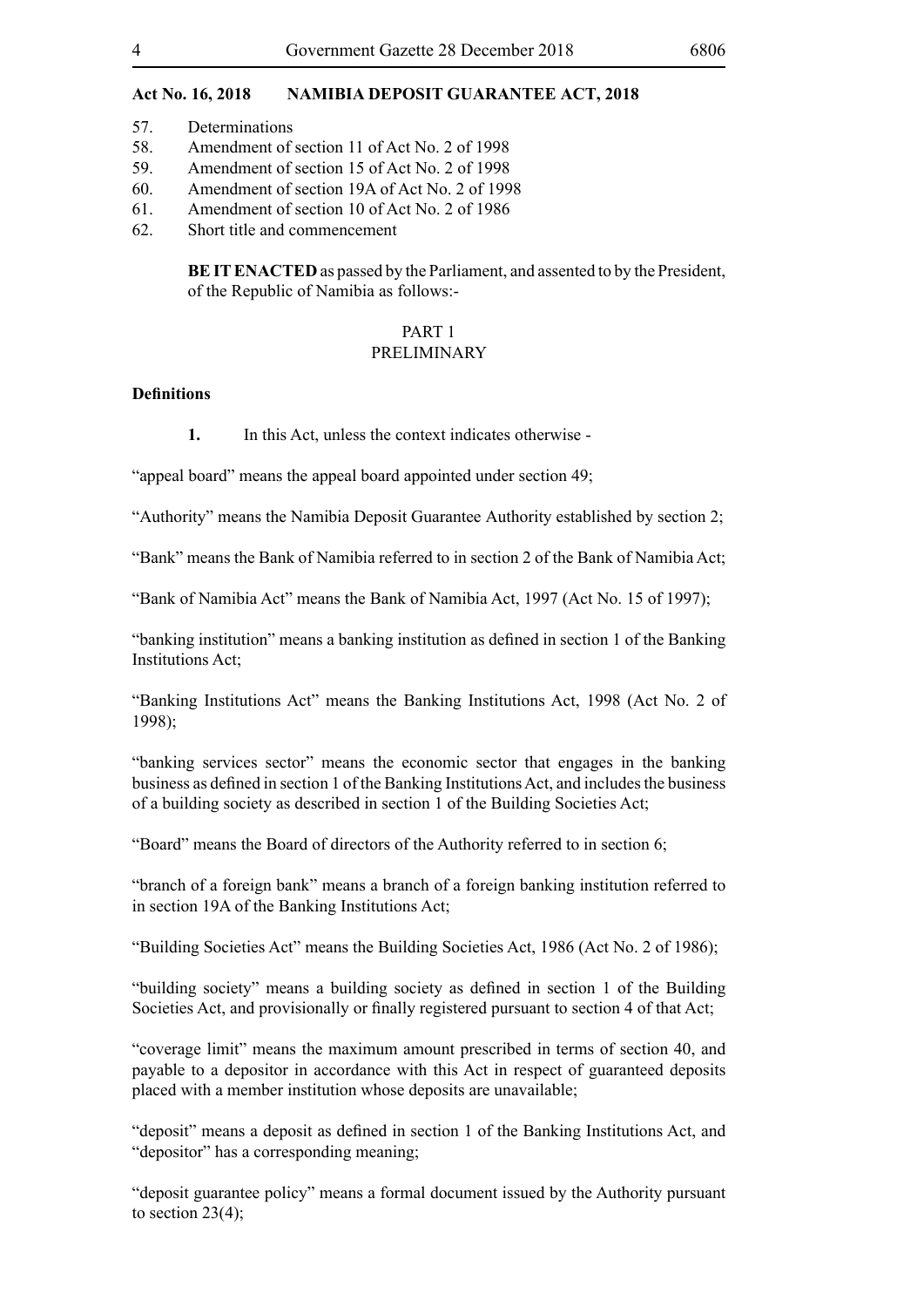"directive" means a directive issued by the Authority under section 47;

"director" means a director of the Board appointed in terms of section 6;

"determination" means a determination made by the Authority under section 57, and "determine" has a corresponding meaning;

"financial year" means the financial year of the Fund referred to in section 30;

"Fund" means the Deposit Guarantee Fund established by section 25;

"guaranteed deposit" means the amount due to a depositor for a deposit held in a member institution whose deposits have become unavailable, including accrued interest less any part that is in excess of the coverage limit;

"Head of the Authority" means the Head of the Authority appointed pursuant to section  $19(1)$  or  $(2)$ ;

"Insolvency Act" means the Insolvency Act, 1936 (Act No. 24 of 1936);

"insolvent", in relation to a banking institution, branch of a foreign bank or building society, means a banking institution, branch of a foreign bank or building society -

- (a) whose liabilities exceed its assets; or
- (b) which has committed an act of insolvency in terms of the Insolvency Act;

"liquidation" means either provisional or final liquidation;

"liquidator" means a person appointed under the Insolvency Act with the duty to take charge of the assets and liabilities of an insolvent member institution;

"member institution" means a banking institution, a building society and a branch of a foreign bank that is a member of the Scheme;

"Minister" means the Minister responsible for Finance;

"prescribed" means prescribed by regulations made under section 56 or rules made under section 48(18);

"unavailable", in relation to a deposit, means a situation where a depositor is unable to withdraw or access his or her deposit when it is due and payable from a member institution in any of the following circumstances:

- (a) a liquidation order has been made by a court against a member institution;
- (b) in the case of a member institution that is a banking institution or a branch of a foreign bank, on cancellation of the authorisation to conduct banking business pursuant to section 15(1) or 17 of the Banking Institutions Act;
- (c) in the case of a member institution that is a building society on cancellation of the registration of the society pursuant to section  $10(1)$  or (3) of the Building Societies Act;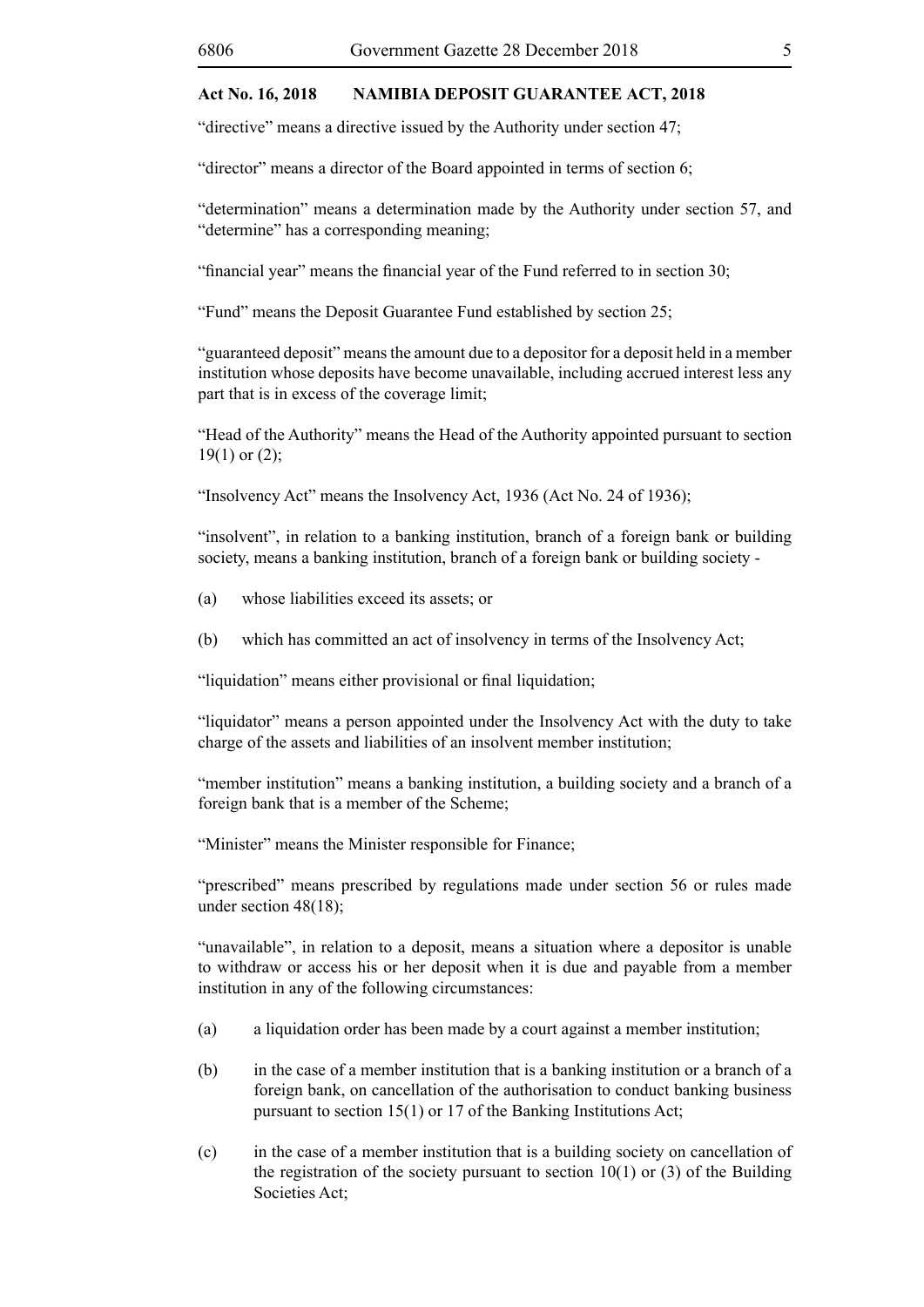- (d) in the case of a member institution that is a banking institution or a branch of a foreign bank, when the Bank so determines in the exercise of its powers under section 56 of the Banking Institutions Act; and
- (e) any other circumstances as the Bank may determine, with the approval of the Minister;

"Scheme" means the Deposit Guarantee Scheme established in terms of section 22; and

"this Act" includes regulations, rules, determinations, directives and any other instrument or measure made or issued under this Act.

## PART 2

#### NAMIBIA DEPOSIT GUARANTEE AUTHORITY

#### **Establishment of Authority**

**2.** (1) There is established a juristic body to be known as the Namibia Deposit Guarantee Authority whose main responsibility is to manage the Scheme in accordance with the provisions of this Act and of any other relevant law.

(2) In performing its functions under this Act or any other relevant law, the Authority must, subject to the provisions of this Act, act independently and impartially and must perform its functions without fear, favour or prejudice and without improper or undue interference from any person or authority.

## **Objective and functions of Authority**

**3.** Subject to this Act, the main objective of the Authority is to establish, maintain and administer a deposit guarantee scheme for the protection of depositors against the risk of loss of their deposits, and to that end to -

- (a) guarantee to depositors the repayment of deposits, in terms of the provisions of this Act;
- (b) maintain and manage the Scheme;
- (c) administer the Fund;
- (d) determine and collect premiums from member institutions in accordance with the provisions of this Act;
- (e) assess and levy premiums and other fees payable in accordance with the provisions of the Act;
- (f) assess claims made against the Fund by depositors, and to determine the eligibility and entitlement of claimants in accordance with the provisions of this Act;
- (g) pay compensation to depositors, in the event of the unavailability of deposits from a member institution, in accordance with the provisions of this Act;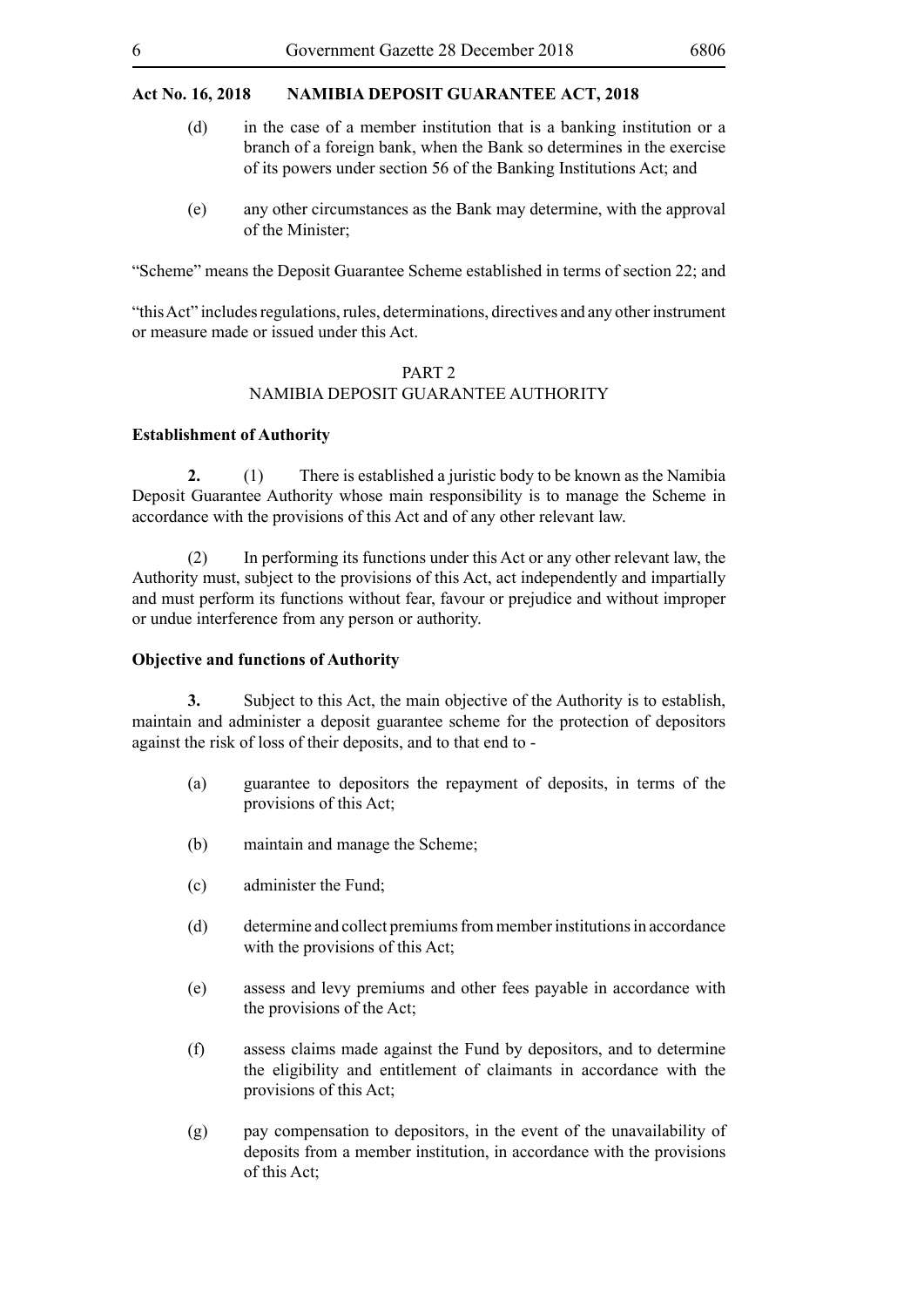- (h) recover any amount paid out to a member institution's depositors from the estate of an insolvent member institution;
- (i) keep the public informed of the
	- (i) role and responsibilities of the Authority in the banking services sector; and
	- (ii) rights of depositors and the procedures to be followed by depositors in the event of deposits of a member institution becoming unavailable; and
- (j) perform any other function or duty conferred on, entrusted to or imposed on, the Authority by this Act or by any other law or do any other thing or take any other action which is expedient or necessary to ensure that the objectives of this Act are attained.

#### **Powers of Authority**

**4.** In order to attain its objective and to effectively perform its functions under this Act, and in addition to any other power conferred on it by this Act, the Authority may -

- (a) hire, purchase or acquire such movable or immovable property as the Authority may consider necessary for the performance of its functions, and may let, sell or dispose of any property purchased or acquired in terms of this Act;
- (b) enter into any agreement or memorandum of understanding with any person or an institution for the performance of any specific act or function or the rendering of specific services;
- (c) accept any money or goods donated or bequeathed to it for the benefit of the Fund;
- (d) insure itself against any loss, damage, risk or liability which it may suffer or incur;
- (e) with the approval of the Minister, borrow money for the benefit of the Fund, to a maximum amount and under terms and conditions determined by the Board in consultation with the Minister;
- (f) appoint employees and receive seconded personnel to posts on its staff establishment as contemplated in section 19;
- (g) issue a code of conduct on acceptable ethical standards or conflict of interest guidelines applicable to the Board, individual directors, the Head of the Authority, employees of the Authority and seconded staff and review the code of conduct or guidelines at least once every two years, and file a copy of such code of conduct or guidelines with the Bank and the Minister;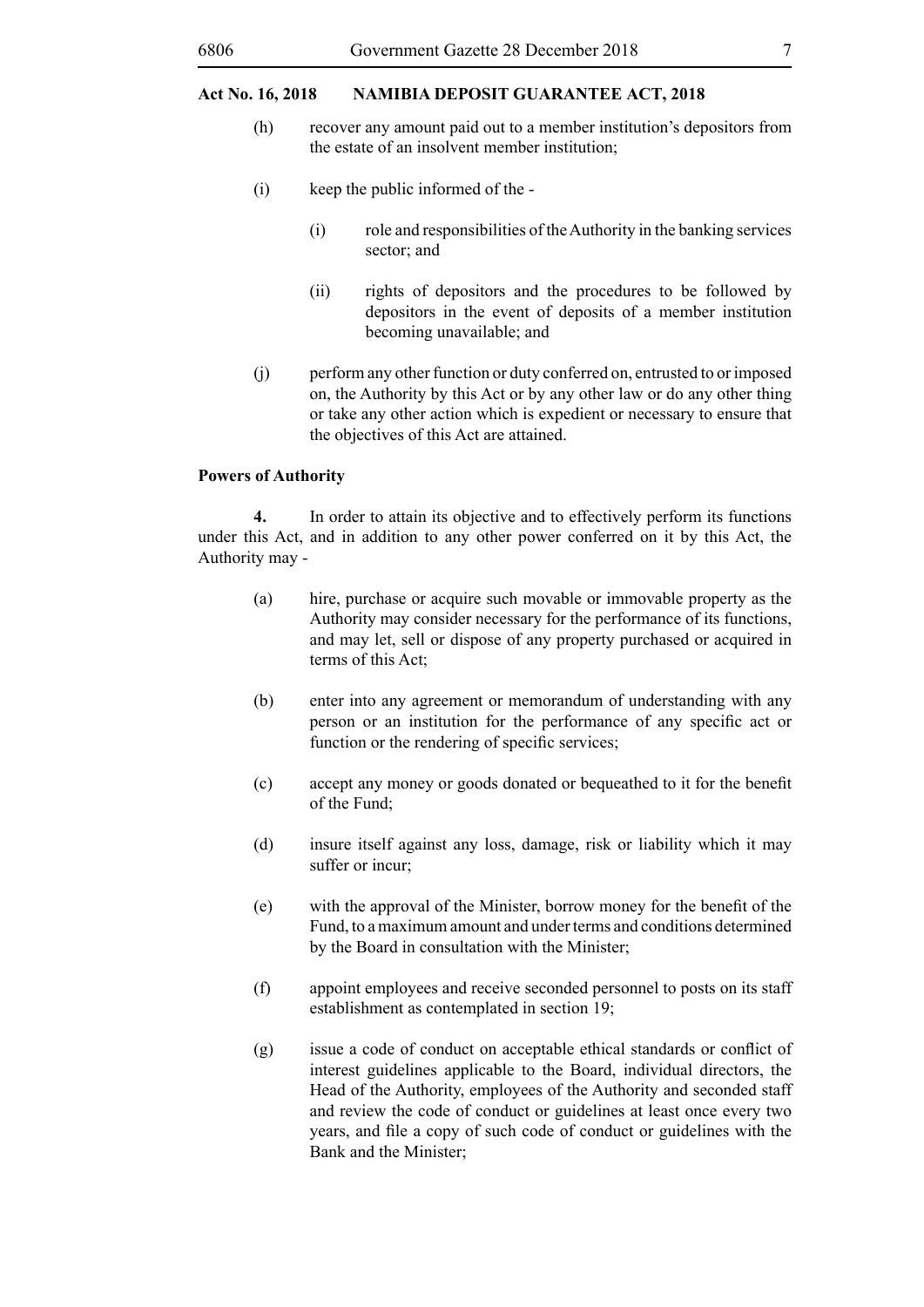- (h) call for and obtain assistance from member institutions and other persons that are required to render such assistance to the Authority in accordance with the provisions of this Act;
- $(i)$  issue general or specific directives in accordance with section 47;
- (j) make determinations in accordance with section 57;
- (k) request for and obtain any information or documents from member institutions and other persons that are required to provide such information or documents to the Authority in accordance with the provisions of this Act; and
- (l) do anything which is necessary or expedient to perform its functions, not inconsistent with the provisions of this Act.

#### **Minister may issue policy guidelines to Authority**

**5.** (1) The Minister may issue general policy guidelines to the Authority, not inconsistent with the provisions of this Act, about the policies or priorities adopted or to be adopted by the Authority in exercising powers and performing functions under this Act or any other law, and subject to which the Authority must exercise the powers vested in it by virtue of, and perform the functions entrusted to it by, this Act or any other law.

(2) The policy guidelines referred to in subsection (1) may only be issued if the Minister is satisfied that it is necessary to do so to promote the objective of the Authority and to ensure the effective protection of depositors and must be prepared after consultation with the Authority.

(3) The Minister must follow such process as he or she considers expedient to obtain the views of stakeholders in the banking services sector before issuing guidelines in terms of subsection (1).

(4) The Minister may, where appropriate, publish any guidelines issued in terms of subsection (1) in the *Gazette.*

#### PART 3 GOVERNANCE OF AUTHORITY

#### **Board of directors**

**6.** (1) The Authority is managed by a Board of directors which is responsible for the general policy, control and administration of the business and affairs of the Authority and exercising all powers, performing all functions and doing all other acts that may be exercised, performed or done by the Authority under this Act.

- (2) The Board consists of -
- (a) the following persons appointed by the Bank with the approval of the Minister:
	- (i) the Deputy Governor referred to in Article 128(2) of the Namibian Constitution and appointed in terms of section 4(2)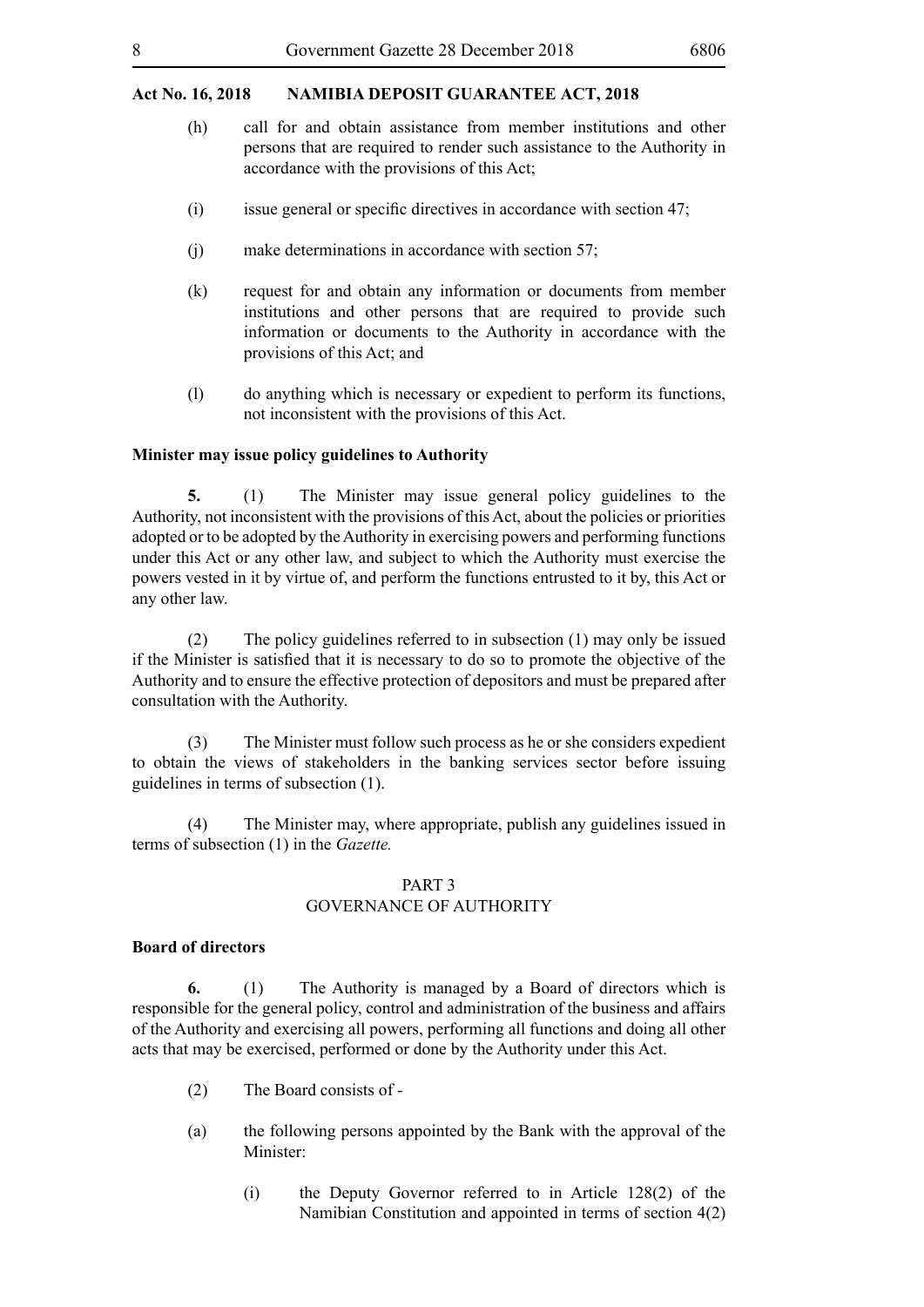(b) of the Bank of Namibia Act who is the chairperson of the Board;

- (ii) a representative from the Ministry responsible for finance, nominated by the Minister;
- (iii) two persons with relevant qualifications and experience in the field of law, banking, finance, accounting or in any other field relevant to the functions of the Board;
- (iv) a person representing the interests of consumers; and
- (b) the Head of the Authority who is an *ex officio* member of the Board with no voting rights.

(3) The Bank must, as soon as possible after an appointment has been made, publish in the *Gazette* the names of the persons appointed as directors, and their dates of appointment.

(4) Despite subsection (3), a failure to publish the names of directors of the Board pursuant to that subsection does not invalidate any action or decision taken by the Board, if the directors were properly appointed.

#### **Conduct of directors**

**7.** (1) A director must -

- (a) exercise the duty of utmost care to ensure reasonable protection of the assets and records of the Authority;
- (b) act with fidelity, honesty, integrity and in the best interests of the Authority in managing its affairs; and
- (c) comply with any applicable code of conduct or conflict of interest guidelines referred to in section  $4(g)$ .
- (2) A director may not -
- (a) act in a way that is inconsistent with the responsibilities of the Board in terms of this Act; or
- (b) use the position and privileges of, or confidential information obtained as, a director, for personal gain or to improperly benefit another person.

(3) A person who contravenes or fails to comply with subsection (2) or with a code of conduct or conflict of interest guidelines referred to in subsection (1) (c), commits an offence and is liable on conviction to a fine not exceeding N\$50 000 or to imprisonment for a period not exceeding five years, or to both such fine and imprisonment.

(4) A director who contravenes or fails to comply with subsection (1) or (2), in addition to the penalty provided for in subsection (3), commits an act of misconduct for which he or she is liable to disciplinary action being taken against him or her, including removal from office as contemplated in section 10(2)(b).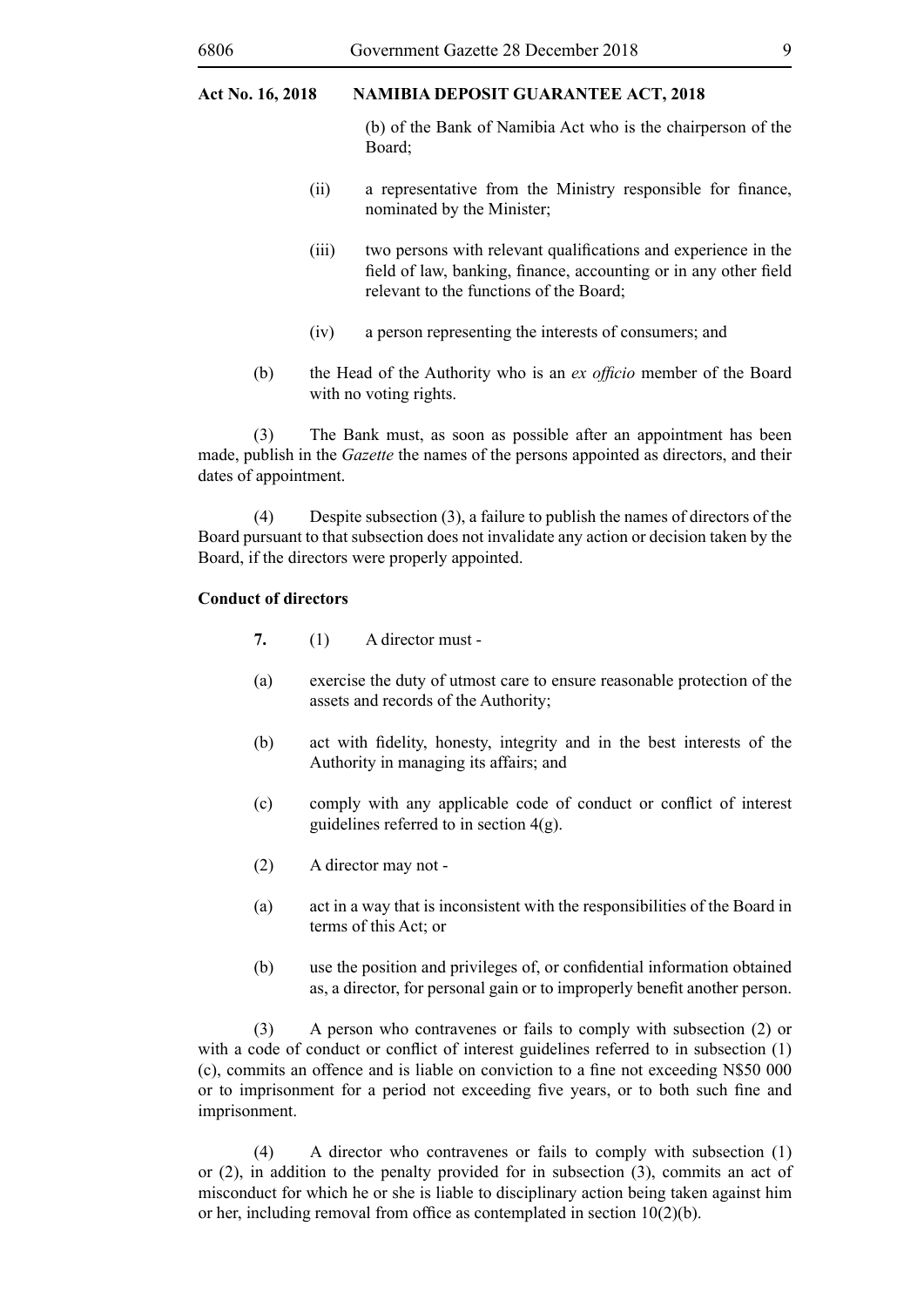#### **Disqualifications of directors**

**8.** A person is not eligible to be appointed to the Board or continue to serve on the Board, if that person -

- (a) is not a Namibian citizen or is not lawfully admitted to Namibia for permanent residence;
- (b) is a member of Parliament or of a regional or local authority council;
- (c) is an office-bearer of any political party;
- (d) is a director or an officer or employee of a member institution or owns or controls a significant interest in the shares of a member institution;
- (e) has been convicted of an offence, whether in Namibia or elsewhere, for which he or she was sentenced to imprisonment without the option of a fine;
- (f) has committed any breach of trust or is guilty of serious misconduct in the discharge of his or her duties under this Act, which renders him or her unfit to be appointed or to continue in office;
- (g) has been declared mentally ill by a competent court;
- (h) is an unrehabilitated insolvent; or
- (i) has at any time by order of a competent authority, been suspended or disqualified from practising a profession on grounds of professional or personal misconduct.

#### **Tenure of office and conditions of office**

- **9.** A director is appointed -
- (a) on such terms and conditions as the Bank, with the approval of the Minister, may determine; and
- (b) for a term of five years, but is, on the expiration of that term, eligible for re-appointment.

#### **Vacation of office by director**

**10.** (1) A director appointed in terms of section  $6(2)(a)(ii)$ , (iii) or (iv) vacates office as director, if that director -

- (a) resigns by giving not less than one month's written notice to the Bank and the Board;
- (b) has without the leave of the Board, been absent from three consecutive meetings of the Board;
- (c) has become subject to any disqualification referred to in section 8; or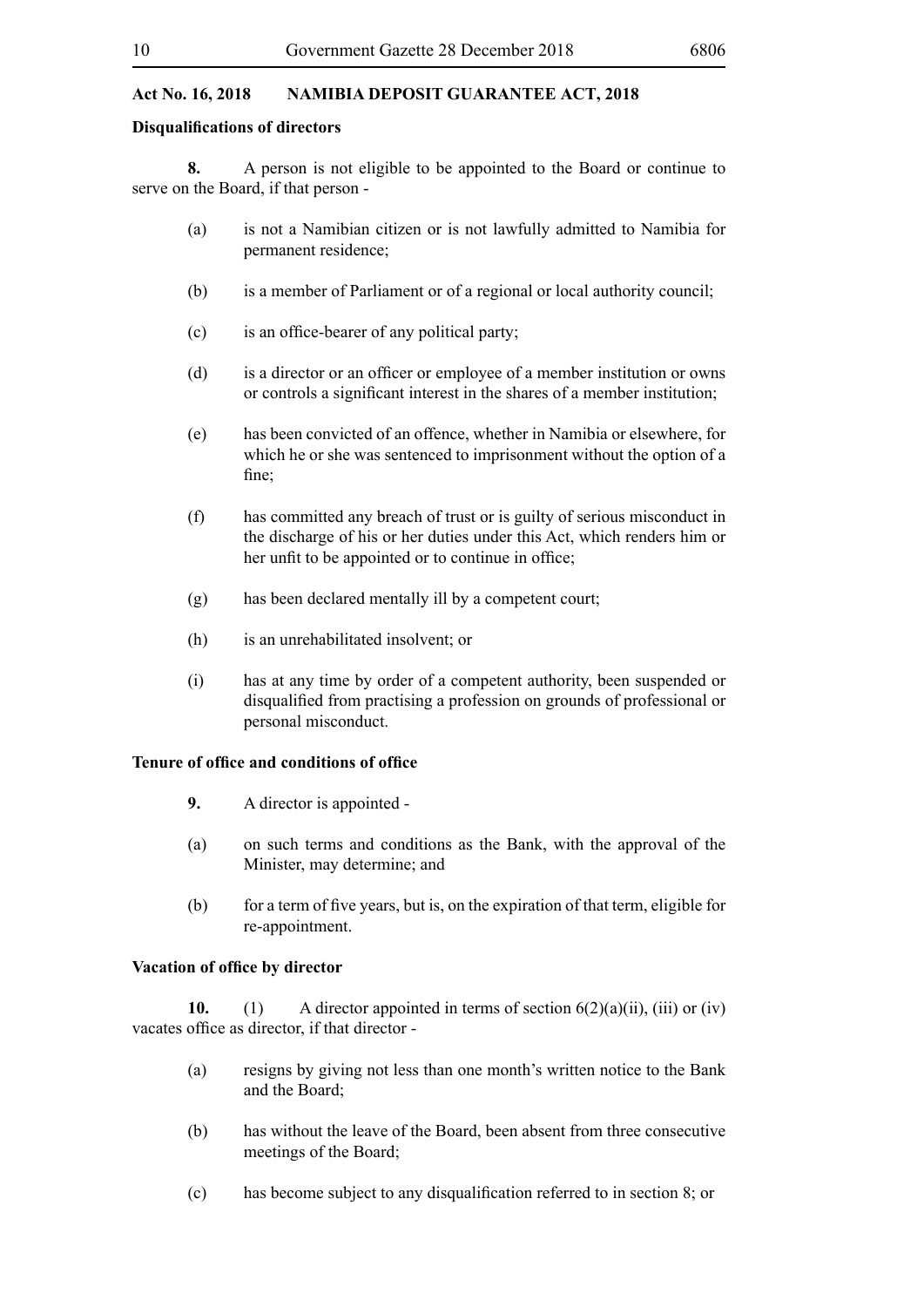(d) is removed from office under subsection (2).

(2) The Bank may, with the approval of the Minister, remove a director from office, if the -

- (a) Bank is satisfied that the director is by reason of his or her physical or mental condition or for any other reason incapable of acting as a director<sup>.</sup>
- (b) director is found guilty of conduct which renders him or her unable or unfit to efficiently discharge the functions of the office as a director or has taken part in the discussion of, or has voted in connection with, any matter in which he or she has an interest; or
- (c) director is guilty of conduct prejudicial to the objectives of the Authority.

(3) The Bank may only so remove a director from office after giving notice to such director and after affording the director a reasonable opportunity to make representations.

## **Suspension of director**

**11.** The Bank may, with the approval of the Minister, suspend a director appointed in terms of section  $6(2)(a)$ ,(ii), (iii) or (iv) from office without complying with section 10(3), if the Bank is satisfied that the director is guilty of dishonesty, gross misconduct or other unbecoming or inappropriate conduct such that it is necessary to act expeditiously in order to protect the integrity of the Authority or the Scheme, but the Bank must give notice to the director as soon as practicable thereafter and consider any representations made by the director on the matter.

## **Filling of vacancies**

**12.** (1) If the office of a director becomes vacant as a result of the happening of an event referred to in section 10(1), or for any other reason, the Bank may, within a period of 90 days from the date of the office becoming vacant and with due regard to sections 6 and 8, appoint a person to fill the vacancy.

- (2) If at any time during the term of office of the Board -
- (a) the offices of all the directors become vacant; or
- (b) the number of directors is reduced to less than the number of directors required for a quorum of the Board,

the Bank may, despite anything to the contrary contained in this Act or any other law and if circumstances of a pressing or urgent nature so require, with the approval of the Minister appoint suitably qualified persons on a temporary basis to serve on the Board until new directors are appointed.

(3) The appointment of a person as director pursuant to subsection (2) ceases to be of effect upon the earlier of -

(a) the expiry of a period of six months from the date of the appointment, but such period may be extended, once only, by the Bank with the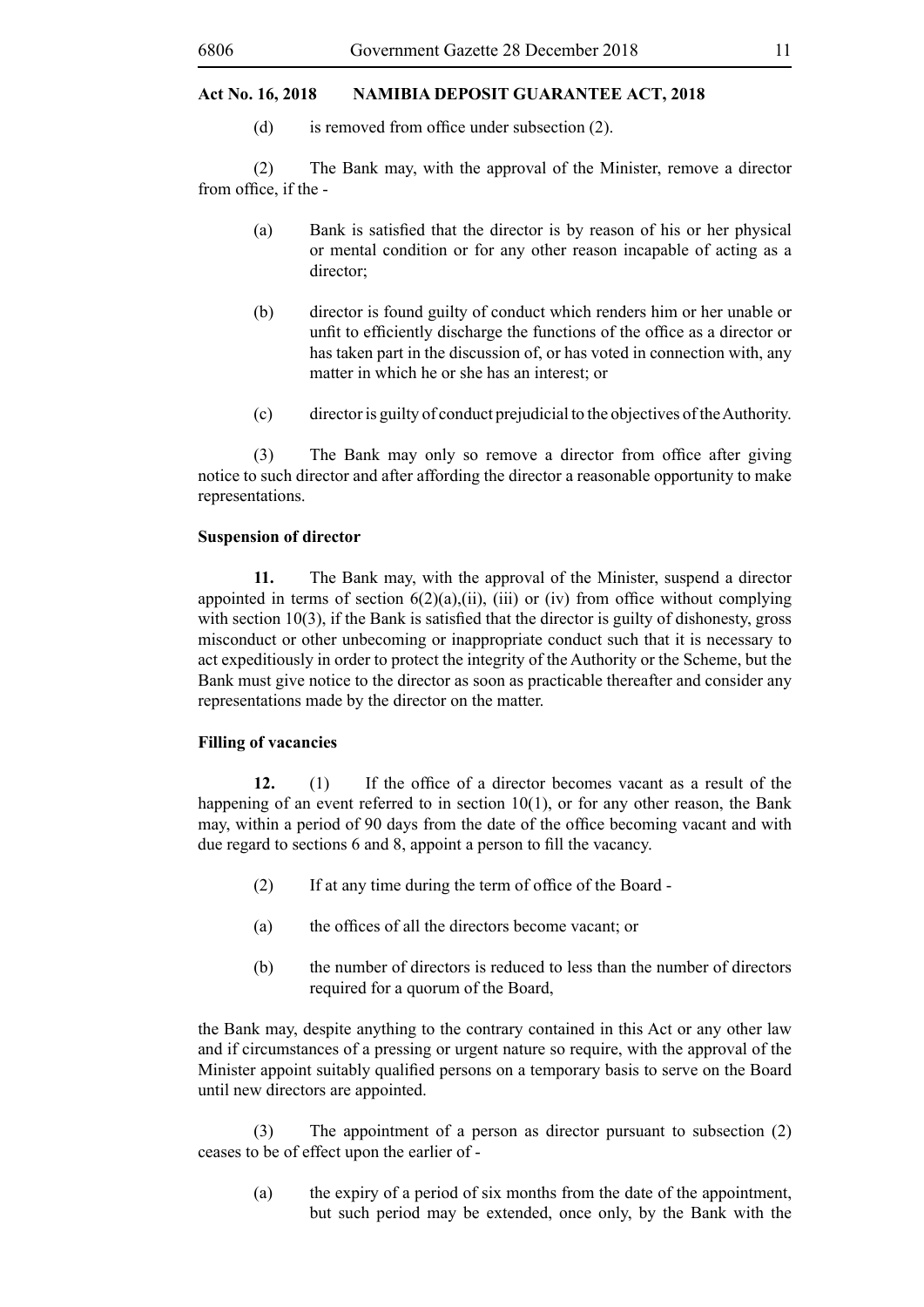approval of the Minister for an additional period of not more than two months; or

(b) the appointment of a person as a director pursuant to subsection (1).

#### **Meetings and proceedings of Board**

**13.** (1) The directors must, at the first meeting of the Board, elect from among their number a deputy chairperson of the Board.

- (2) The chairperson -
- (a) may at any time on his or her own initiative; or
- (b) must at the written request of the Minister or the Bank or at the written request of a majority of the directors of the Board,

convene an extraordinary meeting of the Board.

(3) The chairperson or in his or her absence, the deputy chairperson, must preside at a meeting of the Board.

(4) If both the chairperson and the deputy chairperson are for any reason unable to preside over a meeting of the Board, the directors present must elect a director from among themselves to act as chairperson of the Board, for that meeting.

(5) Three directors, one of whom must be the chairperson or a director appointed in terms of section 6(2)(a)(ii), constitute a quorum for a meeting of the Board.

(6) The chairperson must cause reasonable notice of every meeting of the Board to be given to the directors.

(7) The decision of a majority of the directors present and voting at a meeting of the Board constitutes a decision of the Board, and in the event of an equality of votes, the person presiding at such meeting has a casting vote in addition to that person's deliberative vote.

(8) The Board must cause minutes to be kept of the proceedings at its meetings and the meetings of its committees.

(9) Despite subsection (7), a written resolution not passed at a meeting of the Board but signed by all the directors of the Board is as valid and effectual as if it had been passed at a meeting of the Board duly convened and constituted, and such resolution must be recorded in the minutes of the next meeting of the Board.

(10) The Board may make rules, not inconsistent with this Act, to regulate the procedures to be followed at its meetings.

## **Committees of Board**

**14.** (1) The Board may, subject to such terms and conditions as it may determine, from time to time establish one or more committees consisting of directors to -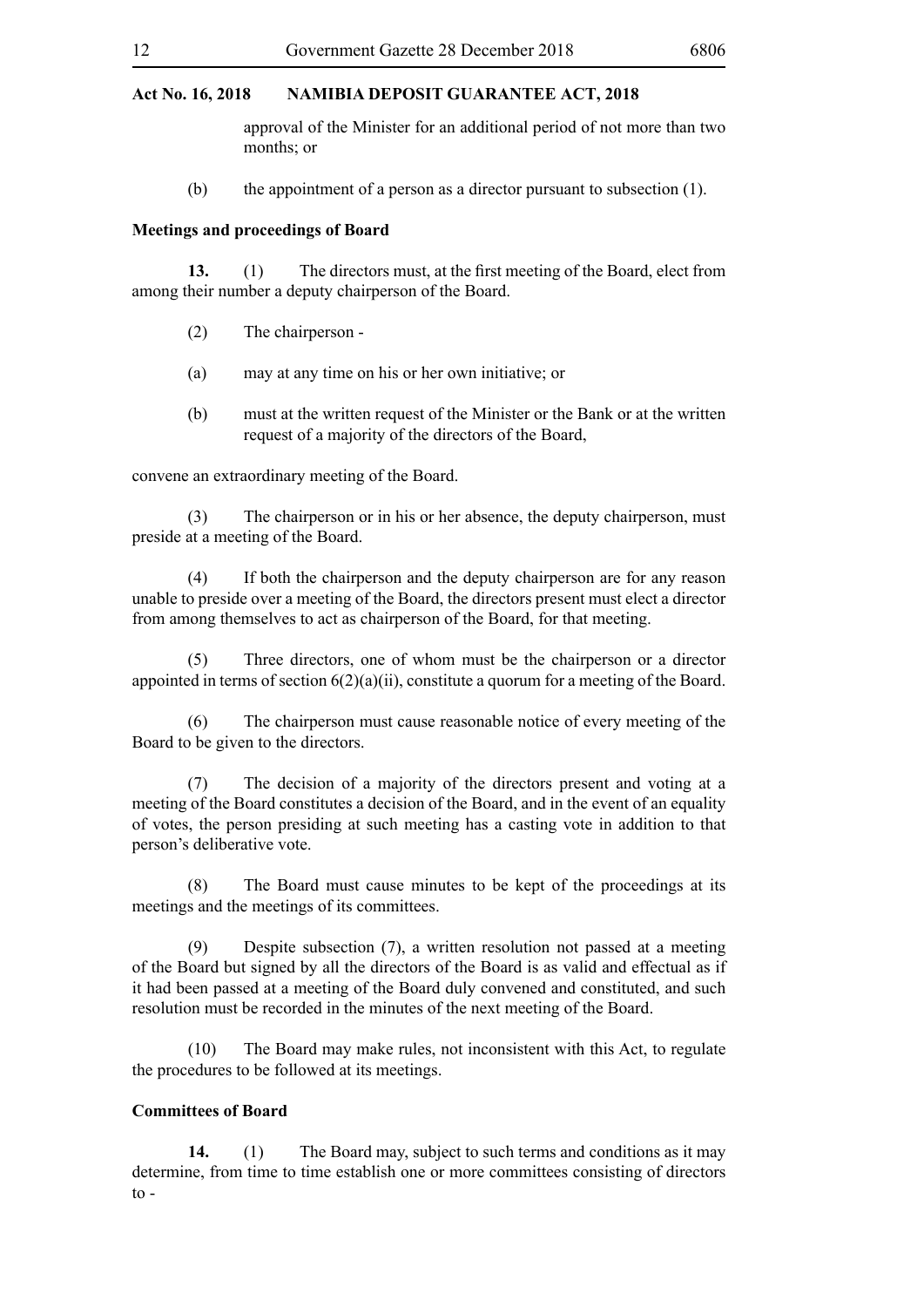- (a) assist and advise the Board in the exercise of its powers and performance of its functions or duties under this Act; and
- (b) perform any function that the Board may delegate to that committee.

(2) A committee established under subsection (1) may, with the approval of the Board, co-opt a person with special expertise to advise it in the performance of its functions, but such co-opted person is not entitled to vote at any meeting.

(3) The Board must designate one of the members of the committee as chairperson of the committee.

(4) The Board may at any time dissolve or reconstitute a committee.

(5) The Board is not divested or relieved of a power or function which has been delegated or assigned to a committee.

(6) A decision by a committee in the exercise of a power delegated to the committee, is subject to approval by the Board, and the Board may at any time vary or set aside the decision.

(7) The person presiding at a meeting of a committee must cause a record of the minutes of the proceedings of the meeting to be kept, and must cause that record to be submitted to the Board as soon as possible after the meeting.

(8) The Board may make rules, not inconsistent with this Act, to regulate the functions and activities of committees and the procedures to be followed at meetings of a committee.

## **Disclosure of interest**

**15.** (1) Where a director or a member of a committee of the Board has a direct or indirect financial or personal interest, that is likely to impair the director's or member's objectivity in the exercise or performance of his or her powers or functions as a director or member of a committee -

- (a) in a contract or proposed contract with the Authority; or
- (b) in a matter being considered or proposed to be considered by the Board or a committee of the Board of which the person is a director or member,

the director or member of a committee must, as soon as is practicable after the relevant facts have come to his or her attention, disclose the nature of the interest at a meeting of the Board or of the committee of the Board, as the case may be.

(2) A disclosure made under subsection (1) must be recorded in the minutes of the meeting at which it is made.

(3) When a director or member has made a disclosure under subsection (1), the other directors or members of a committee of the Board must -

(a) in the absence of that director or member, discuss the nature of the interest on which the director or member has made the disclosure; and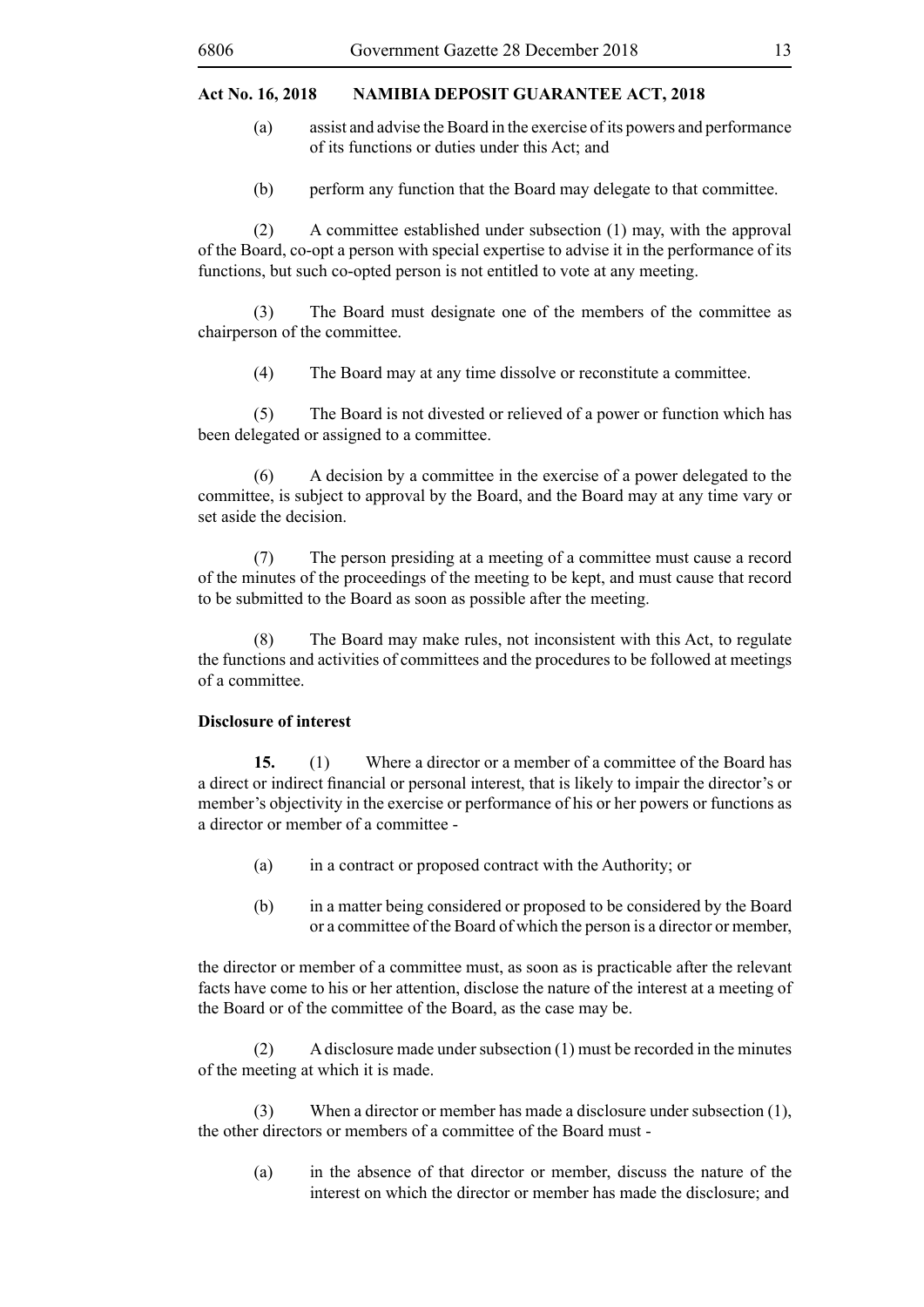(b) determine whether the interest is likely to impair the member's objectivity in the exercise or performance of his or her powers or functions as a director or a member of a committee of the Board.

(4) If the directors or members of a committee of the Board determine that the interest of the director or member is likely to impair the director's or member's objectivity in the exercise or performance of his or her powers or functions as a director or member of a committee of the Board, that director or member -

- (a) may not take any further part in any consideration, discussion or decision relating to, or in connection with, the -
	- (i) contract, proposed contract or other matter; or
	- (ii) future administration or oversight over the administration of the contract or other matter;
- (b) may not take part in any vote on the contract, proposed contract or other matter;
- (c) may not be counted for the purposes of a quorum; and
- (d) must absent himself or herself from the proceedings concerning the contract or matter in which he or she has an interest.

(5) A person who makes a full and accurate disclosure under subsection (1) and who complies with subsection (4) is not in breach of any duty owed by that person to the Board or any committee of the Board by reason of the interest of the person in the contract, proposed contract or other matter about which the disclosure was made.

(6) A person who contravenes or fails to comply with subsection (1) or (4) commits an offence and is liable on conviction to a fine not exceeding N\$50 000 or to imprisonment for a period not exceeding five years, or to both such fine and imprisonment.

#### **Validity of decisions of Board**

**16.** A decision of the Board or an act performed under the authority of the Board is not invalid only by reason of -

- (a) a vacancy on the Board; or
- (b) the fact that a person not entitled to sit as a director was in attendance when the decision was taken or act was authorised,

if the decision was taken or act was authorised by a majority of directors who were present and entitled to vote at such meeting, and who formed a quorum.

## **Remuneration of directors**

**17.** (1) A director referred to in section 6(2)(a)(iii) or (iv) and a person co-opted by a committee of the Board under section 14(2) who is not in the full-time employment of the State is entitled to be paid out of the Fund such remuneration and allowances as the Bank, with the approval of the Minister, may determine.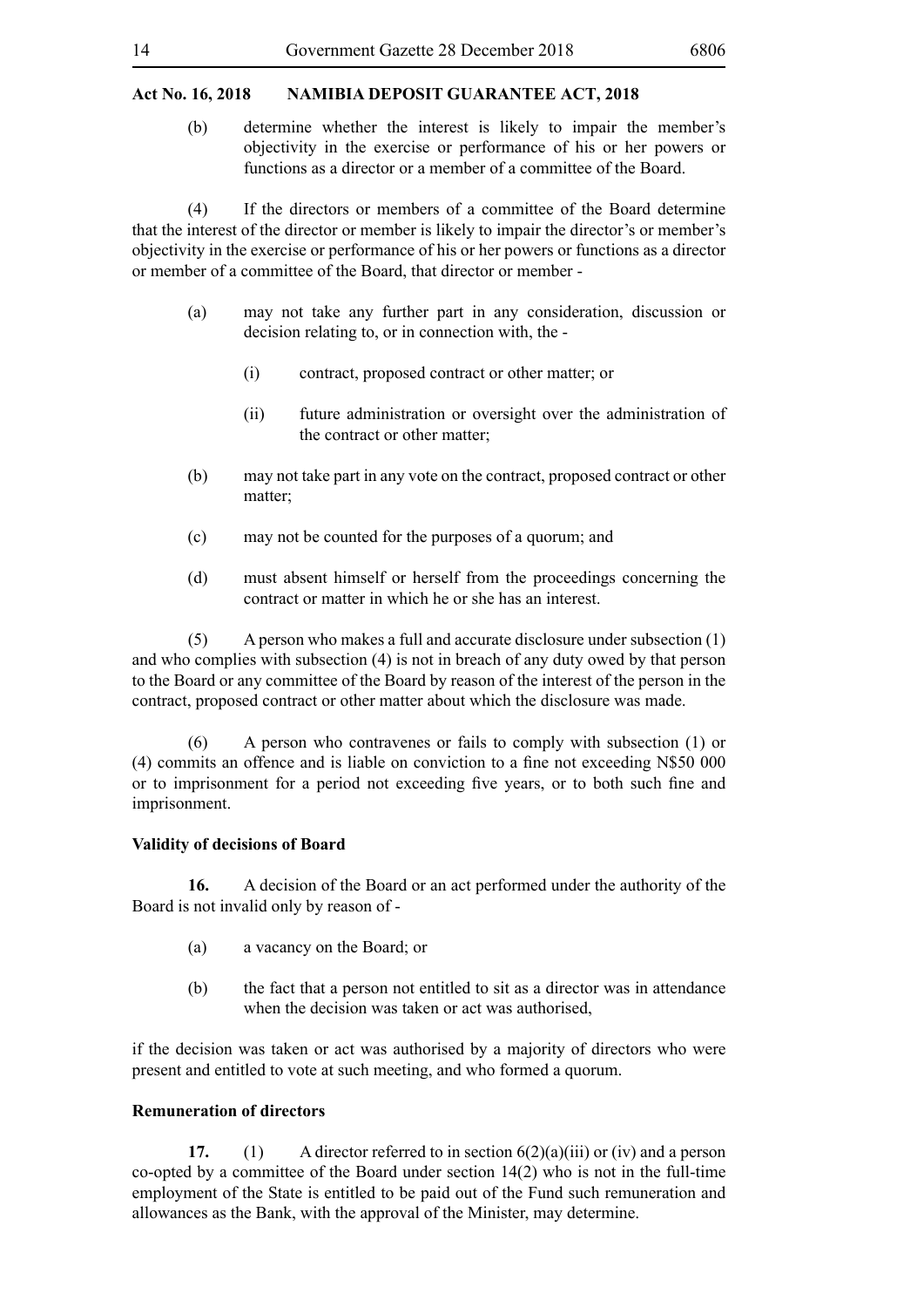(2) The remuneration and allowances determined under subsection (1) may differ according to the office held or the functions performed by the director concerned.

#### **Delegation of powers and assignment of duties**

**18.** (1) The Board may, in writing, delegate any of the powers conferred on it by or under this Act or assign any of the functions entrusted to it by or under this Act, excluding the power to make rules, determinations or appointments, or to issue directives, to -

- (a) a director;
- (b) the Head of the Authority; or
- (c) a consultant, agent or any senior employee of the Authority.
- (2) A delegation or assignment under subsection (1) -
- (a) is subject to the limitations or conditions that the Board may impose; and
- (b) does not divest the Board of the responsibility concerning the exercise of the delegated power or the performance of the assigned function.

 (3) The Board may confirm, vary or revoke any decision taken by a person in consequence of a delegation or assignment in terms of subsection (1).

## **Provision of resources by Bank**

**19.** (1) The Board may, with the approval of the Bank and in accordance with staff policies and procedures of the Bank as far as is reasonably possible, appoint a suitably qualified person with appropriate experience to be the Head of the Authority who is, subject to the control and directions of the Board, responsible for the efficient day to day management and administration of the Authority.

(2) Despite subsection (1), the Board may appoint an employee of the Bank seconded to the Authority under the service level agreement referred to in subsection (5)(b) who is suitably qualified and has appropriate experience to be the Head of the Authority who is, subject to the control and directions of the Board, responsible for the efficient day to day management and administration of the Authority.

(3) The Board may, on the recommendation of the Head of the Authority, and in accordance with staff policies and procedures of the Bank as far as is reasonably possible, appoint as employees of the Authority, such persons as it considers necessary in order to assist the Authority with all such work as may arise through the exercise and performance of its powers, duties and functions in terms of this Act.

(4) Despite subsection (3), the Board may appoint an employee or employees of the Bank seconded to the Authority under the service level agreement referred to in subsection  $(5)(b)$  to assist the Authority with all such work as may arise during the exercise and performance of its powers, duties and functions in terms of this Act.

(5) The Bank -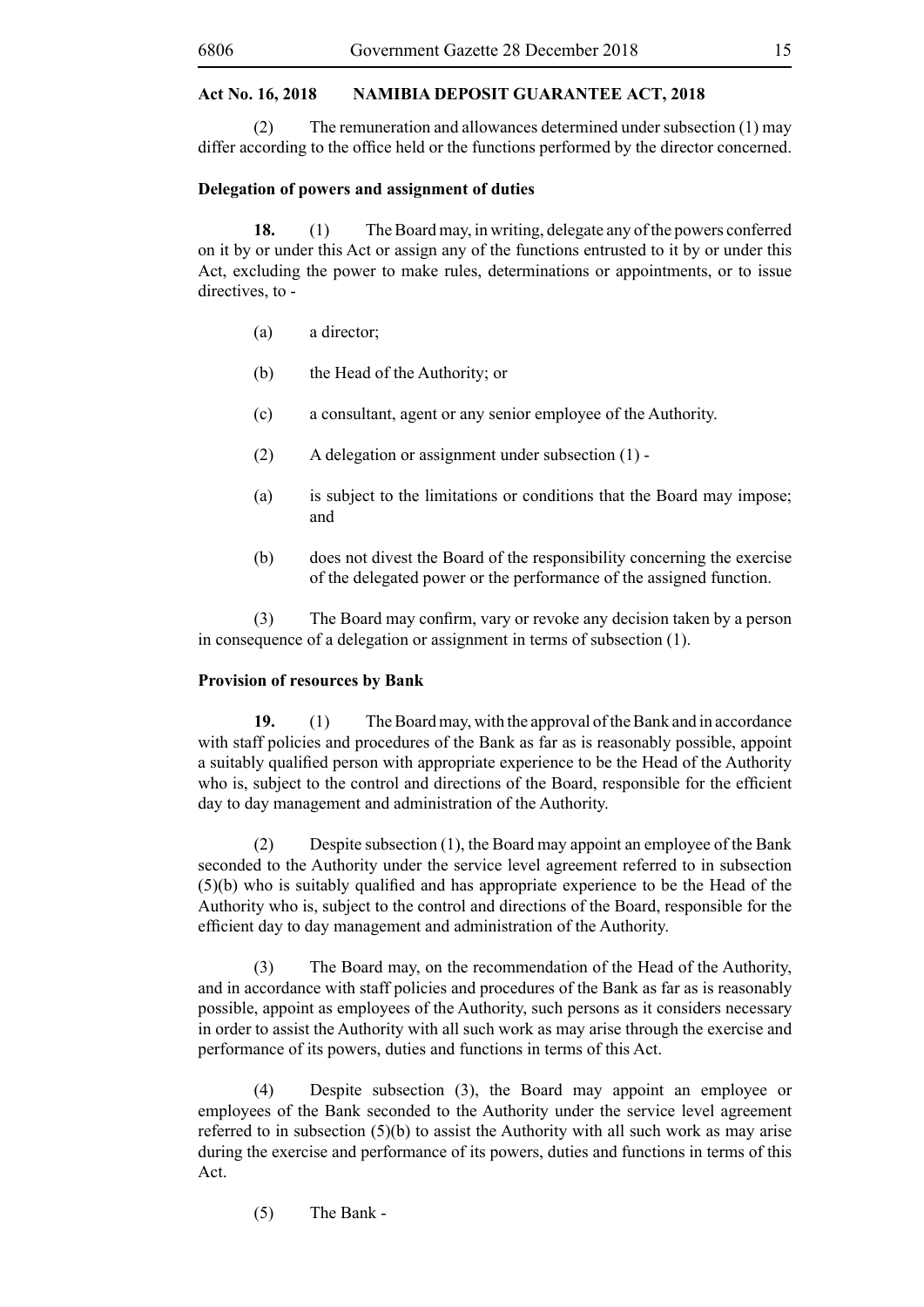- (a) must provide the Authority with office accommodation, facilities, use of assets, resources and other services; or
- (b) may second employees of the Bank,

to assist the Authority to function effectively on such terms and conditions as agreed upon by the Bank and the Board in terms of a service level agreement.

(6) A service level agreement referred to in subsection (5) must be entered into between the Bank and the Authority with the approval of the Minister and such agreement must provide for matters relating to, but not limited to, recovery of costs, and contain such other terms as agreed upon by the Bank and the Authority.

(7) An employee of the Bank, other than the Head of the Authority, seconded to the Authority under subsection (5)(b) must exercise any powers and perform any functions or duties under this Act subject to the control and directions of the Head of the Authority.

#### **Consultants and other service providers**

**20.** (1) The Authority may, on such terms and conditions as the Board may determine, engage any consultant, or other person, suitably qualified to provide services to the Authority on a contractual basis.

(2) The terms and conditions of the engagement of a consultant or other persons referred to in subsection (1) are as determined by the Board.

## **Funding of Authority**

**21.** (1) The Authority derives its funds from money made available to the Authority from the Fund pursuant to section 28(b).

(2) Funds utilised by the Authority for its administrative and operational needs form an integral part of monies of the Fund and must be administered and accounted for in the manner provided for in Part 5.

## PART 4

## DEPOSIT GUARANTEE SCHEME

## **Establishment of Scheme**

**22.** The Authority must establish and maintain a scheme to be known as the Deposit Guarantee Scheme whose main objective is to protect depositors of member institutions by paying out compensation in the event of deposits held by a member institution becoming unavailable.

## **Membership of Scheme**

- **23.** (1) Every -
- (a) banking institution that is authorised under section 11 of the Banking Institutions Act to carry on banking business in Namibia;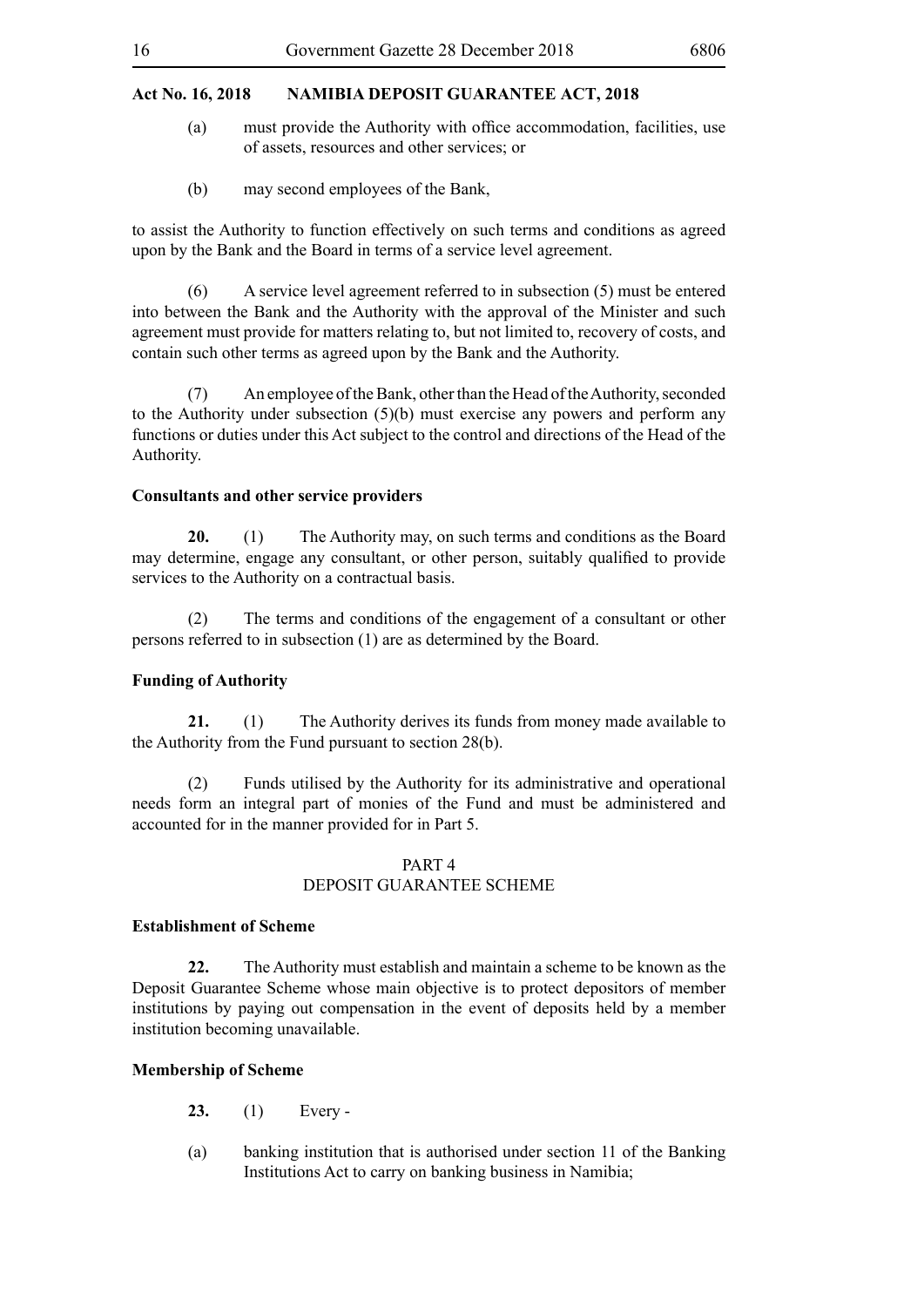- (b) branch of a foreign bank that is authorised under section 19A of the Banking Institutions Act to carry on banking business in Namibia; and
- (c) building society that is registered to conduct the business of a building society under section 4 of the Building Societies Act,

must be a member of the Scheme and remains a member for as long as it is authorised to conduct banking business under section 11 or 19A of the Banking Institutions Act, or registered as a building society under section 4 of the Building Societies Act, as the case maybe.

- (2) In the case of a -
- (a) banking institution or a branch of a foreign bank that is authorised to conduct banking business on or before the commencement of this Act; or
- (b) building society that is registered on or before the commencement of this Act,

that banking institution, branch of a foreign bank or building society, as the case maybe, becomes a member of the Scheme on the commencement date of this Act.

- (3) In the case of a -
- (a) banking institution or a branch of a foreign bank that is authorised by the Bank to conduct banking business after the commencement of this Act; or
- (b) building society that is registered after the commencement of this Act,

that banking institution, branch of a foreign bank or building society, as the case maybe, becomes a member on the date of authorisation or registration.

(4) The Authority must issue a deposit guarantee policy to a banking institution or a branch of a foreign bank that is authorised to conduct banking business or a building society that is registered to conduct the business of building society and has paid the first premium pursuant to section 35.

#### **Termination of membership**

**24.** (1) A member institution automatically ceases to be a member of the Scheme -

- (a) in the case of a
	- (i) banking institution or a branch of a foreign bank, upon the cancellation of the authorisation to conduct banking business pursuant to section 15(1) or 17 the Banking Institutions Act; or
	- (ii) building society, upon the cancellation of the registration of that society pursuant to section  $10(1)$  or (3) of the Building Societies Act;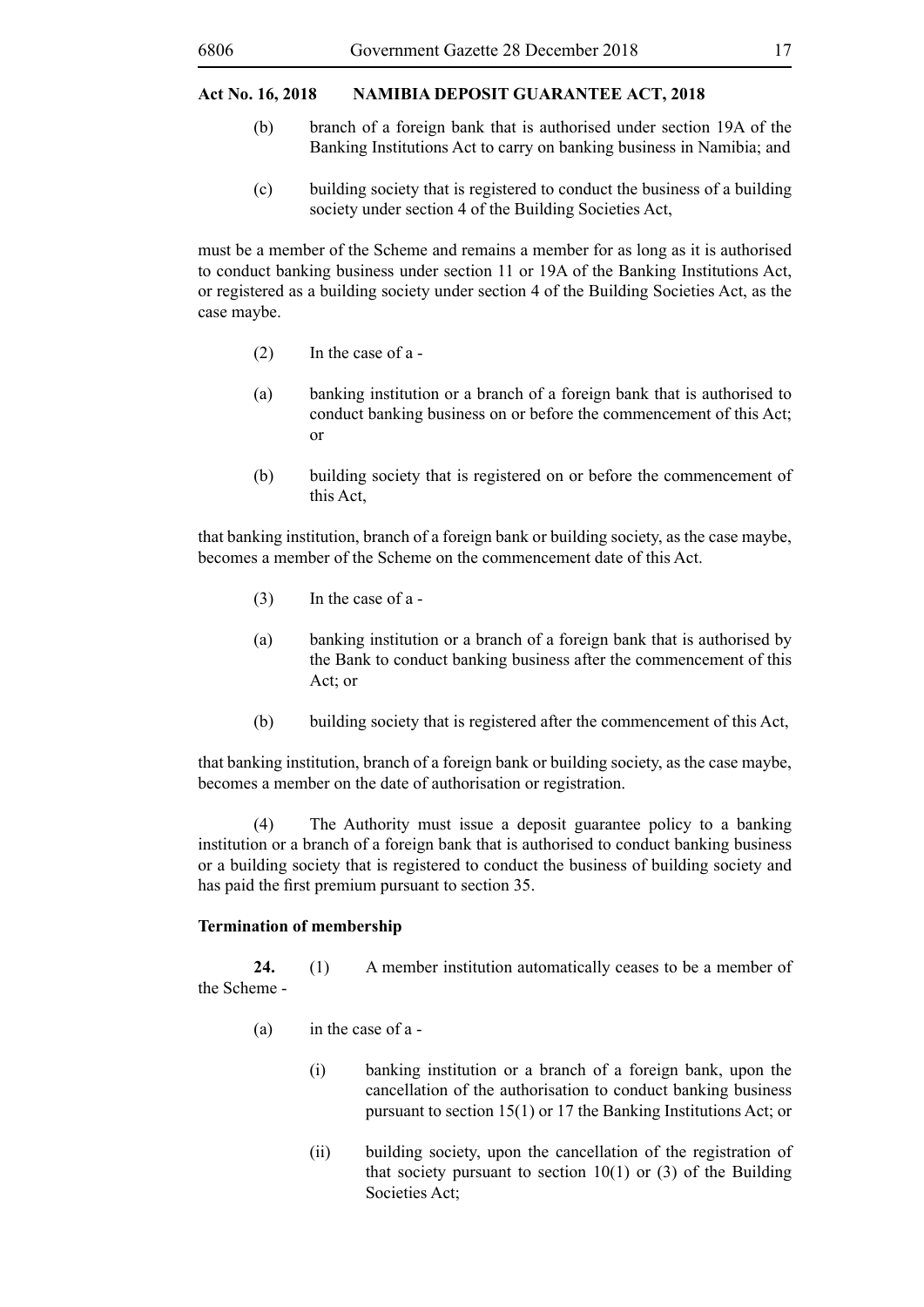- (b) upon the issue of a winding-up order against the member institution;
- (c) upon the appointment of a liquidator in pursuance of a resolution for the voluntary winding-up of the member institution; or
- (d) upon merger with, or acquisition of the member institution by, another institution.
- (2) Where a member institution ceases to be a member of the Scheme, the member -
	- (a) must surrender its certificate of membership to the Authority;
	- (b) may not assume, hold out or in any way give the impression that it is a member of the Scheme; and
	- (c) is not be relieved from its obligations or liabilities to the Scheme that have accrued before the cessation of its membership.

(3) The Authority must publish a notice in the *Gazette* or in any other appropriate public media notifying members of the public about the termination of an institution's membership of the Scheme.

#### PART 5 DEPOSIT GUARANTEE FUND

#### **Establishment of Fund**

**25.** (1) There is established a fund to be known as the Deposit Guarantee Fund, which vests in the Authority.

(2) The Authority is responsible for administration of the Fund and to that end it must open an account with the Bank into which all the money standing to the credit of the Fund must be deposited.

(3) The Board may make rules relating to the management and administration of the Fund.

#### **Composition of Fund**

- **26.** (1) The Fund consists of -
- (a) premiums and any interest paid by member institutions as contemplated in section 35;
- (b) any financial penalty payable by a member institution under section 36;
- (c) money accruing to the Fund by way of any donation or bequest in terms of section  $4(c)$ ;
- (d) money borrowed by the Authority under section 4(e);
- (e) money realised from the liquidation of assets of insolvent member institutions as contemplated in section 44;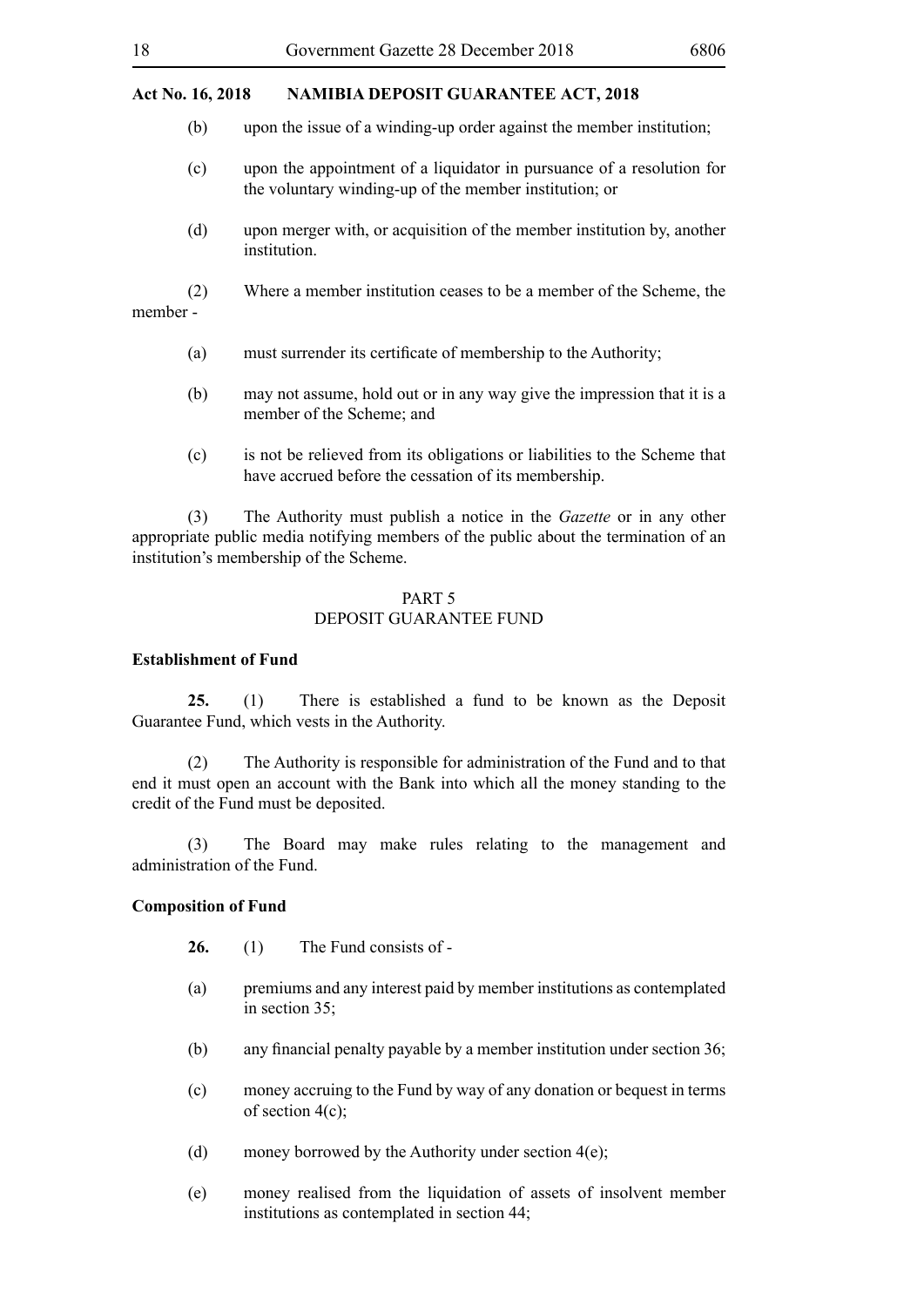- (f) income and interest on money invested under section 29; and
- (g) money accruing to the Fund from any other lawful source.

#### **Target level of Fund**

**27.** The Authority must, with the approval of the Minister and having regard to its liabilities and potential liabilities, determine the appropriate target level of the Fund, and may adjust the premiums paid by member institutions accordingly.

## **Utilisation of monies of Fund**

- **28.** Money standing to the credit of the Fund must be utilised for -
- (a) funding the objective of the Scheme as set out in section 22 and the administrative requirements of the Scheme as provided for in this Act;
- (b) funding the administrative and operational requirements of the Authority in the performance of its functions under this Act up to a maximum amount determined by the Board with the approval of the Minister;
- (c) defraying the expenses of the appeal board; and
- (d) defraying any expenses incurred in the administration of the Fund.

## **Investment of monies of Fund**

**29.** The Authority may invest money standing to the credit of the Fund, which is not required for immediate use, in a manner approved by the Board.

#### **Financial year**

**30.** The financial year of the Fund begins on 1 January and ends on 31 December of that year.

## **Accounting and auditing of Fund**

**31**. (1) Subject to the provisions of subsection (2), the Authority must appoint an auditor or a firm of accountants and auditors registered under the Public Accountants' and Auditors' Act, 1951 (Act No. 51 of 1951), who must annually audit the books of accounts of the Authority.

(2) Despite subsection (1), if in the opinion of the Minister there are reasonable grounds for doing so, the Minister may direct the Auditor-General to investigate into and report on the accounts of the Authority or any matter relating to the affairs of the Authority, and the Authority must provide the Auditor-General with all the information and facilities necessary for such investigation.

(3) The report of the Auditor-General referred to in this section must be carried out in accordance with the directives of the Minister and the Auditor-General must submit the report to the Minister.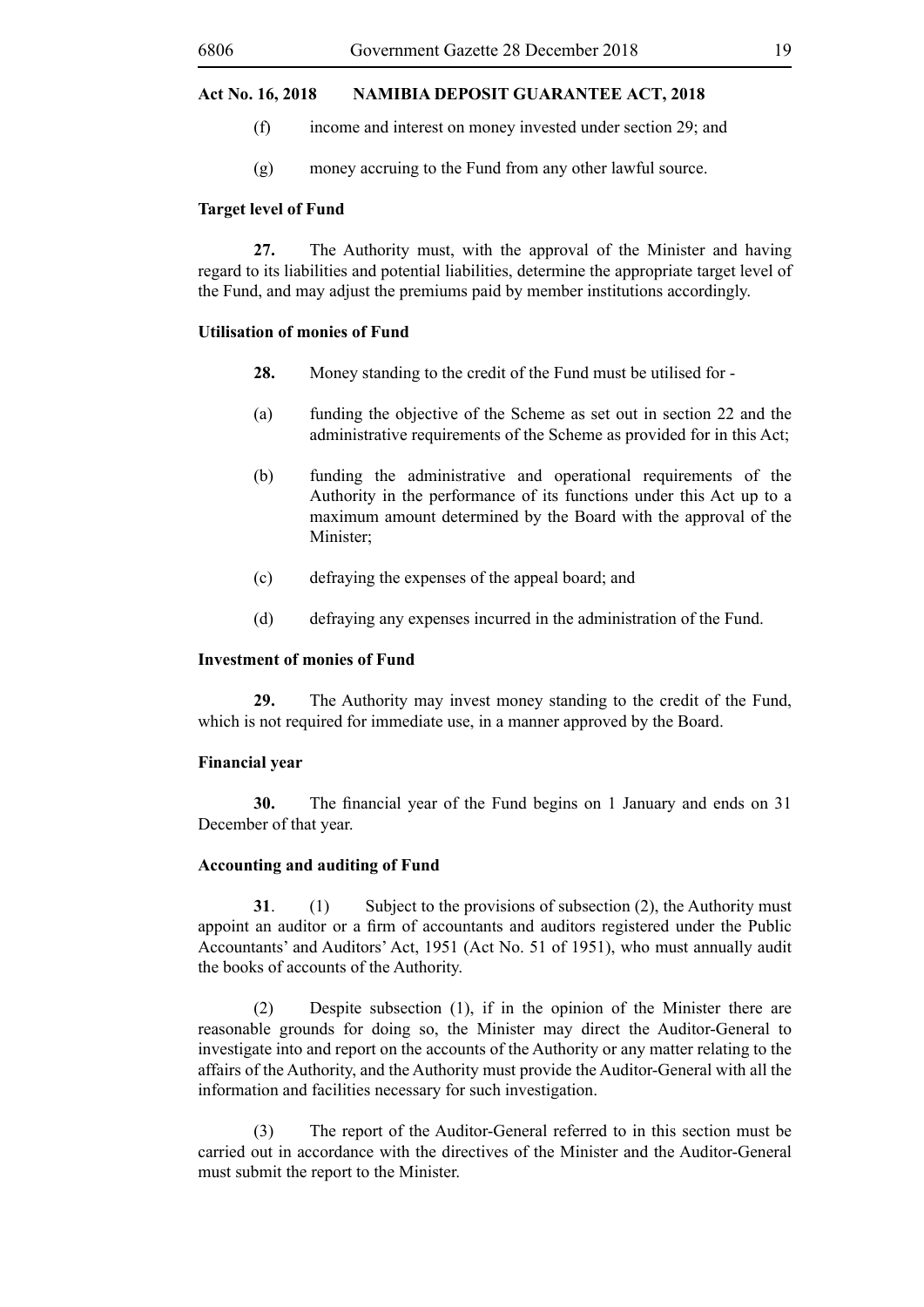(4) The Authority must bear the costs or expenses incurred on account of an audit carried out under subsection (1) or (2).

#### **Annual report**

**32.** (1) The Authority must, within three months, after the end of each financial year -

- (a) submit to the Minister a copy of its annual report containing, the annual accounts certified by the auditors, the activities of the Authority and operations of the Fund during the previous financial year; and
- (b) publish its annual report in such manner as the Minister may approve.

(2) The Minister must table a copy of the report referred to in subsection (1) in the National Assembly at the same time as the Minister tables copies of reports referred to in section 52 of the Bank of Namibia Act.

#### **Exemption from taxation**

**33.** No tax or charge on income or transfer or stamp duty imposed by or under any law is payable by the Authority or the Fund.

#### PART 6 PREMIUMS

#### **Determination and collection of premiums**

**34.** (1) The Board must, with the approval of the Minister, for each premium year ending on the last day of a financial year, determine the premiums per risk category payable by each member institution for the benefit of the Fund having regard to the -

- (a) appropriate size of the Fund to meet its liabilities and potential liabilities; and
- (b) total guaranteed deposits of member institutions.

(2) A determination under subsection (1) must include the rates of interest, which may not exceed the rate prescribed under section 2 of the Prescribed Rate of Interest Act, 1975 (Act No. 55 of 1975), payable on failure by a member institution to pay the premium on the due date and the manner of calculating the interest.

(3) The Authority must, in the manner determined by the Board, notify each member institution of the premium payable as determined in subsection (1) which premium must be paid within the determined period after such notification.

(4) The Board must, as soon as possible after determining the premium payable by member institutions under subsection (1), publish a notice in the *Gazette*  announcing the premium per risk category.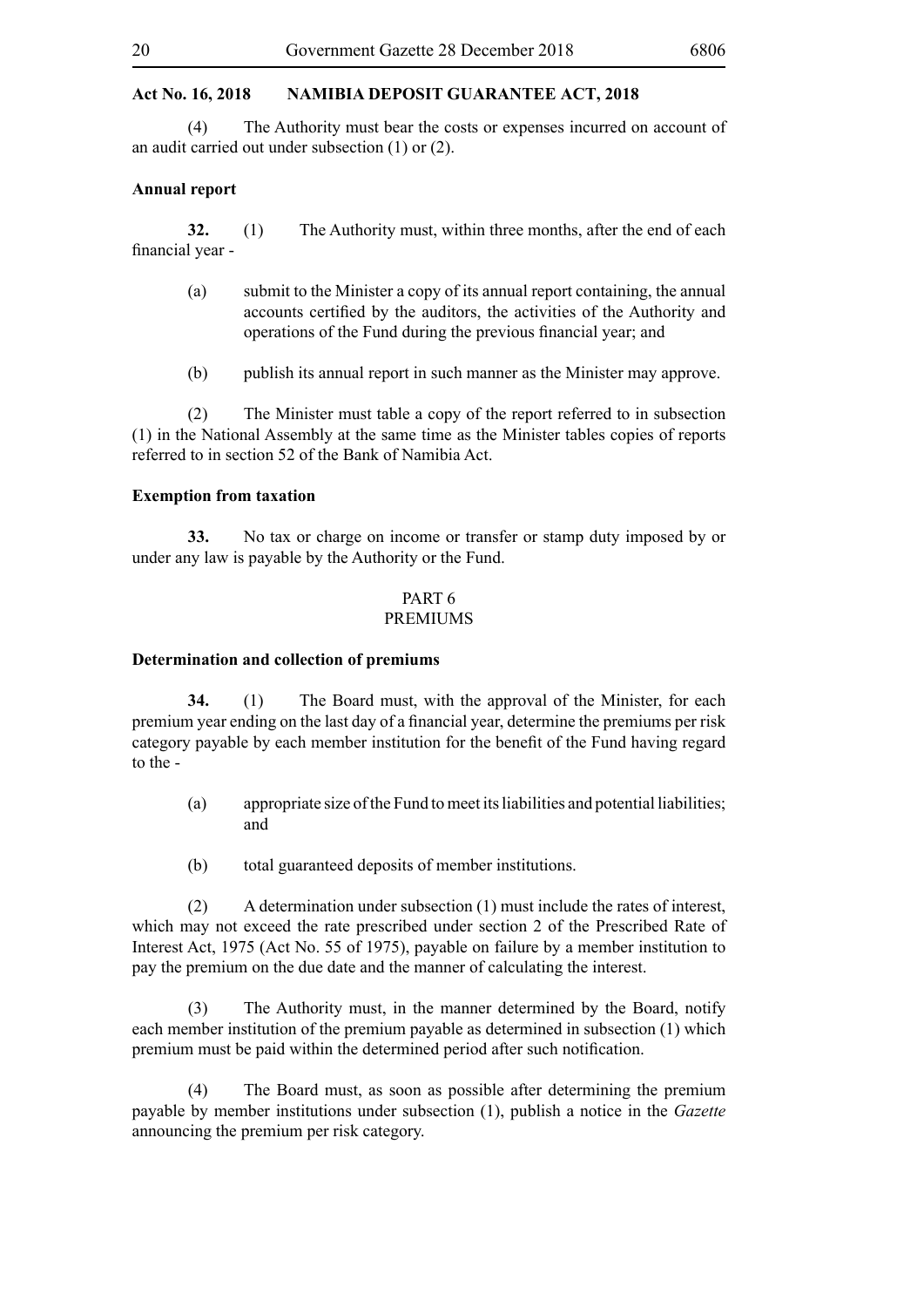## **Liability of member institutions to pay premiums**

**35.** (1) Every member institution is liable to pay the premium as determined by the Board under section 34(1).

(2) The premium payable under subsection (1) must be paid in the manner determined by the Authority and within the period contemplated in section 34(3).

(3) A member institution that fails or refuses to pay the premium in full within the period or on the date for payment contemplated in subsection (1) is liable to pay interest on the outstanding balance as determined under section 34(2).

#### **Consequences of failure to pay premiums**

**36.** (1) If a member institution fails or refuses to pay premiums as contemplated in section 35, the Authority may impose, for the benefit of the Fund, a financial penalty not exceeding N\$100 000 for every day during which contravention or non-compliance with the section continues.

- (2) Before imposing a financial penalty, the Authority must in writing -
- (a) inform the member institution of the Authority's intention to impose a financial penalty;
- (b) specify the particulars of the alleged contravention or non-compliance;
- (c) provide reasons for the imposition of the intended financial penalty;
- (d) specify the amount of the financial penalty intended to be imposed; and
- (e) invite the member institution to make written representations within 14 days of receipt of the invitation and to show cause why the financial penalty should not be imposed.

(3) If the Authority after consideration of the representations made, decides to impose a financial penalty, the Authority must, by written notice, inform the member institution that it must, within 30 days of receipt of the notice, pay the financial penalty.

 (4) Any financial penalty imposed under this section must be paid to the Fund, within the period and in the manner determined by the Authority.

#### **Premiums and interest due are debt to Authority**

**37**. A premium payable under this Act and interest connected therewith which has not been paid is a debt due to the Fund, and the Authority may recover it from the member institution concerned by way of proceedings in a court of competent jurisdiction.

## **Payment of dividends while premiums are due**

**38.** (1) Despite anything to the contrary in section 32 of the Banking Institutions Act, or in any other law, a member institution may not pay out a dividend, or an amount in the nature of a dividend, to a shareholder or member while the member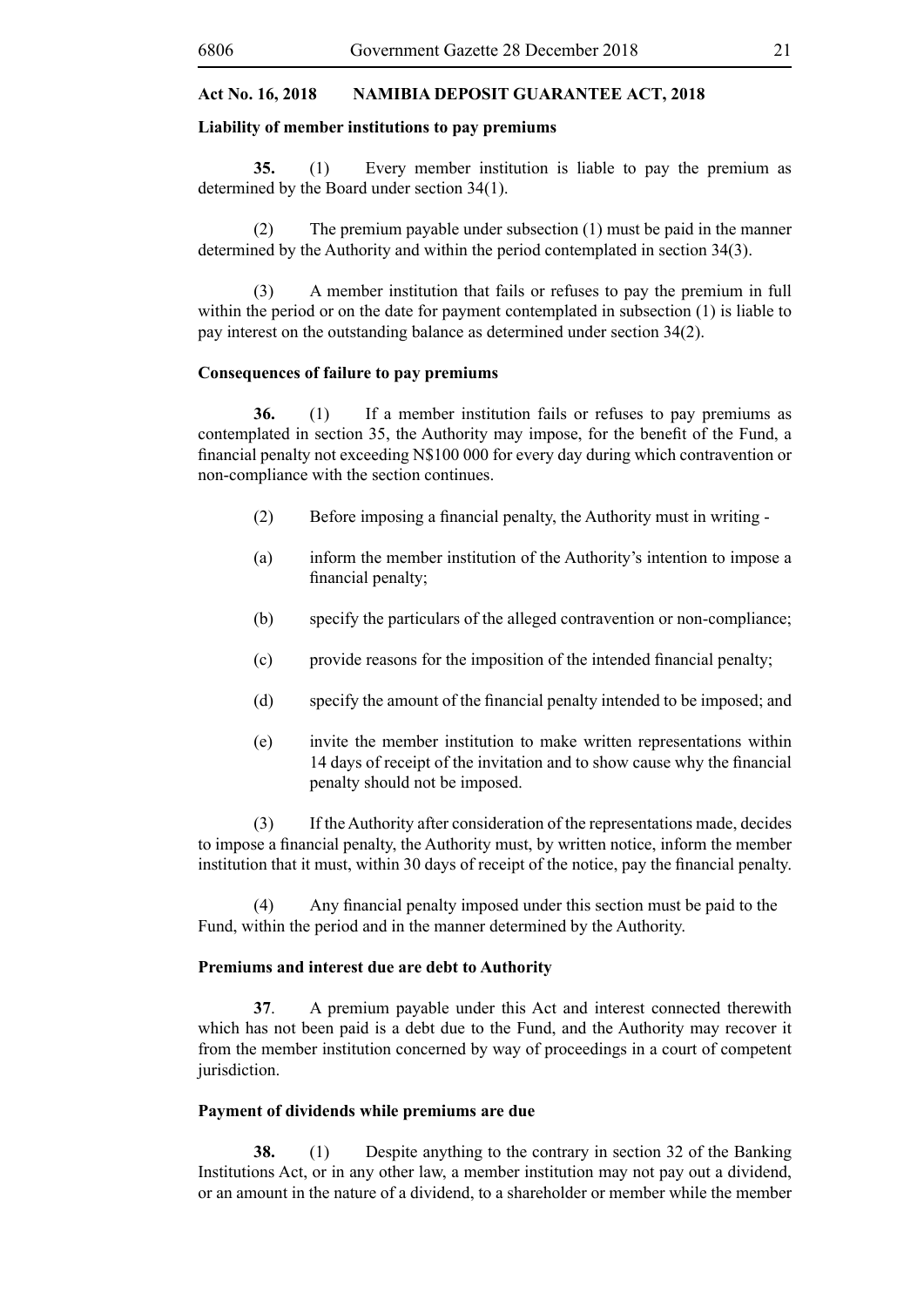institution is in default over the payment of any premium that has become due, or any interest connected therewith.

(2) Any payment made by a member institution in contravention of subsection (1) is void.

(3) A person who contravenes or fails to comply with subsection (1) commits an offence and is liable on conviction to a fine not exceeding N\$1 000 000 or to imprisonment for a period not exceeding 10 years, or to both such fine and imprisonment.

## PART 7

## DEPOSIT GUARANTEE COVERAGE

#### **Eligible deposits**

**39.** (1) The Scheme guarantees each deposit with a member institution up to the maximum covered limit prescribed under section 40, but the following deposits are excluded from coverage under the Scheme:

- (a) deposits that are not payable in Namibia currency;
- (b) interbank deposits;
- (c) deposits of the Government of Namibia or institutions partially or wholly owned by the Government of Namibia;
- (d) deposits placed by a financial institution as defined by section 1 of the Namibia Financial Institutions Supervisory Authority Act, 2001 (Act No. 3 of 2001), which is subject to supervision by the Namibia Financial Institutions Supervisory Authority established by section 3 of that Act, which deposits are placed for the account of the financial institution or on behalf of its clients;
- (e) negotiable certificate of deposits or any other tradable debt funding instrument;
- (f) deposits arising from transactions in respect of which there has been a conviction for -
	- (i) the offence of money laundering as defined in section 1 of the Prevention of Organised Crime Act, 2004 (Act No. 29 of 2004); or
	- (ii) offences of funding of terrorism and funding of proliferation activities as described in sections 2 and 3, respectively, of the Prevention and Combating of Terrorist and Proliferation Activities Act, 2014 (Act No. 4 of 2014); and
- (g) any other deposit which the Authority may, with the approval of the Minister, specify by notice in the *Gazette.*

(2) A member institution must mark deposits that are eligible for coverage under this Act in the manner determined by the Authority to enable deposits excluded under subsection (2) to be easily identified.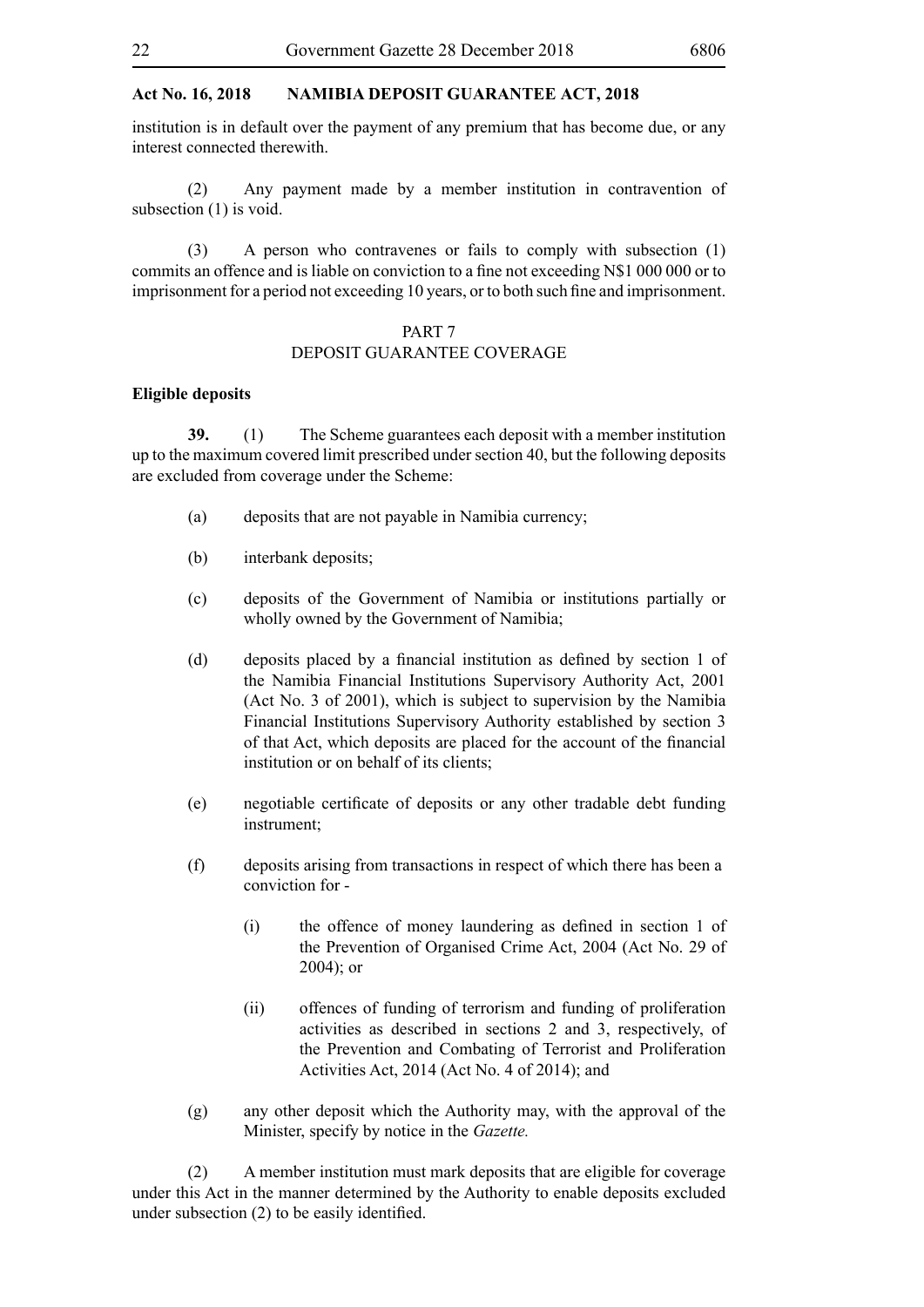#### **Deposit guarantee coverage limits**

**40.** The Minister, on the recommendation of the Board, must prescribe the maximum coverage limits for deposits that are guaranteed under this Act.

## PART 8 GUARANTEE PAYMENT PROVISIONS

#### **Payment of guaranteed deposits**

**41.** (1) The Authority may only make payments of guaranteed deposits upon written notification by the Bank that deposits from a member institution have become unavailable.

(2) On receipt of a notification under subsection  $(1)$ , the Authority must in the manner determined by it -

- (a) give notification of the unavailability of deposits to the affected depositors of the member institution concerned, and to members of the public;
- (b) inform the depositors of the procedures to be followed in claiming from the Fund, including, without limitation, the manner of lodging claims, the agents or persons who have been appointed to process claims and places where claims can be lodged; and
- (c) publicise any other relevant information so as to ensure public awareness of what is taking place during the process of paying compensation to depositors.

(3) Where the Authority has to make payments out of the Fund as contemplated in subsection (1), such payment must commence as soon as possible either by -

- (a) cash;
- (b) transfer of funds into the account of a guaranteed depositor at another member institution; or
- (c) any other lawful payment method approved by the Board.

(4) A depositor claiming from the Fund must provide proof of entitlement to payment as determined by the Authority before payment of a guaranteed deposit can be effected.

(5) The Authority must issue to a depositor with a deposit amount in excess of the deposit coverage limit, a certificate indicating that the depositor had an amount which could not be covered by the Scheme because it exceeds the allowable coverage limit.

#### **Compensation payable on unavailability**

**42.** (1) A depositor is entitled to compensation from the Fund up to the maximum coverage limit, as determined by the Authority with the approval of the Minister, in respect of a guaranteed deposit that the -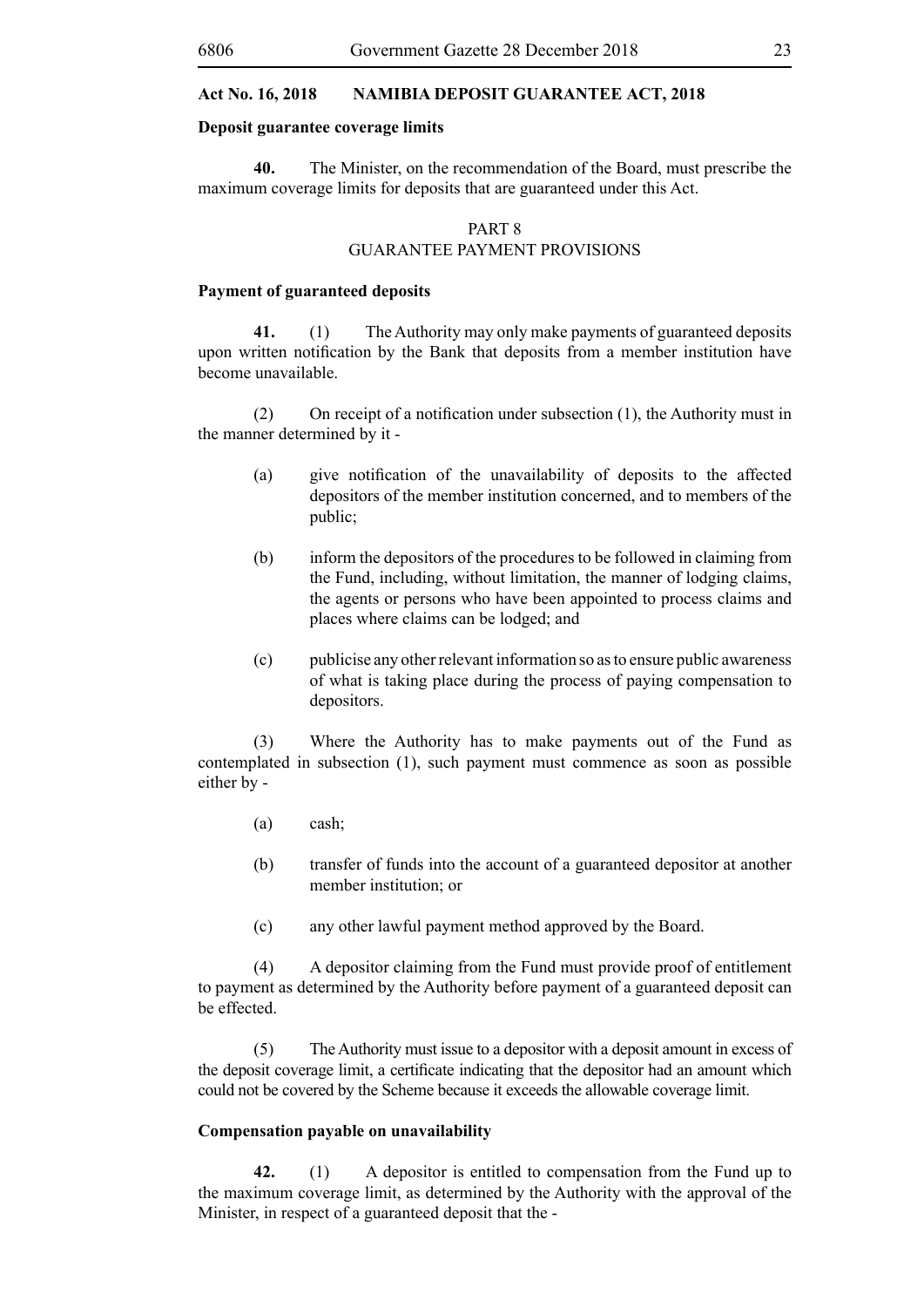- (a) depositor holds in his or her own right; or
- (b) person holds as a trustee, curator or liquidator,

in case of the unavailability of deposits from a member institution.

(2) Where a depositor holds more than one deposit in a member institution, all deposit accounts held by that depositor in that member institution must be added together and protected up to the maximum coverage limit.

(3) Where a deposit is held in the names of two or more persons, that deposit must be regarded as a single deposit for the purpose of subsection (1), except that the conditions that applied at the time when the joint account was opened apply when compensation is paid from the Fund.

(4) Depositors entitled to compensation under this Act may submit claims to the Authority within the determined period and in accordance with procedures set out in notices issued under section 41(2).

(5) The Authority must pay out the guaranteed deposits to depositors who have lodged claims in accordance with subsection (4) within the determined period after receipt of the claims.

(6) In order to ensure prompt payment of guaranteed deposits, the Authority, through its employees or agents is entitled to -

- (a) have access to depositors' records at the member institution concerned, including the right to require all member institutions to maintain depositor information in the format determined by the Authority;
- (b) independently or together with officials of the Bank, carry out on-site examinations of deposit records in order to verify the accuracy of the records; and
- (c) take any other action, including the appointment of agents to facilitate the process, as may be prescribed.

#### **Pledged deposits**

**43.** (1) The Authority may not pay out in full or in part to a depositor, a deposit that has been pledged by the depositor to any creditor, unless the creditor has given written consent to the Authority to make the payment.

(2) For the purposes of subsection (1), "pledge" means an arrangement or agreement whereby a depositor offers a deposit held by the depositor in a member institution to a creditor as security for the repayment of a debt or other obligation owed or due to the creditor.

#### **Subrogation of Authority**

**44.** (1) Upon the payment of compensation to a depositor in terms of this Part the Authority is subrogated, up to the amount of the compensation, to any rights and remedies in respect of the guaranteed deposit concerned that may be vested in or become available to the depositor.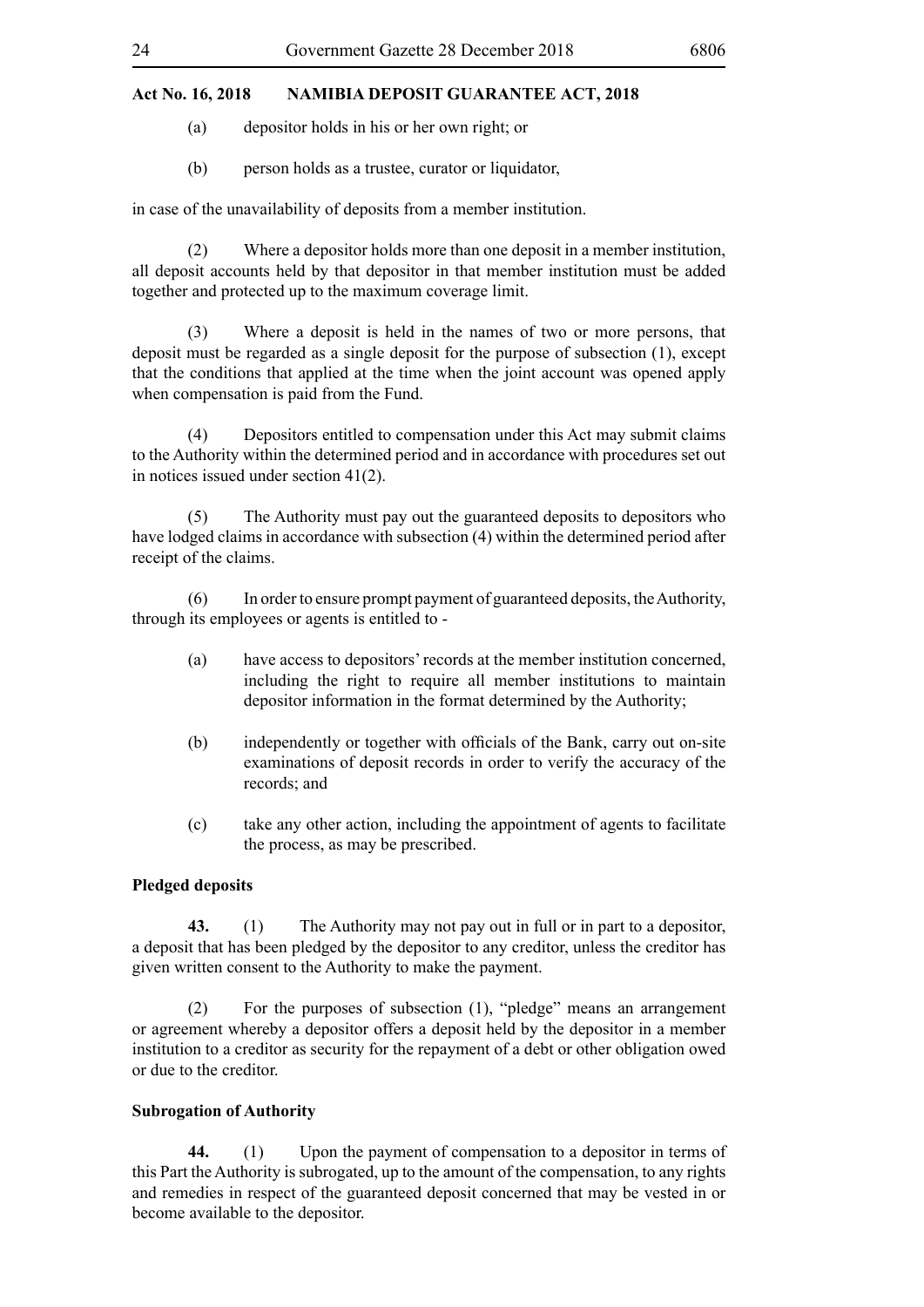(2) Without derogating from subsection (1), the effect of a payment by the Authority to a depositor in terms of this Part is that -

- (a) the member institution concerned becomes liable to the Authority for an amount equal to the Authority's payment, in all respects as if the Authority rather than the depositor had deposited that amount with the institution before its deposits becoming unavailable; and
- (b) the liability of the member institution concerned to the depositor is reduced by an amount equal to the Authority's payment.

(3) The Authority may institute an action in respect of its rights and interest in the name of a depositor or under its own name.

(4) No payment may be made to a depositor by an insolvent member institution or its liquidator unless full satisfaction has been given to the Authority for any amount which the Authority has paid to the depositor.

(5) Any payment made in contravention of subsection (4) is void and any amount so paid and interest connected therewith is a debt due to the Fund, and the Authority may recover it from the member institution concerned by way of proceedings in a court of competent jurisdiction.

## PART 9 ENFORCEMENT AND ANCILLARY MATTERS

#### **Examination by Bank**

**45.** (1) Where the Authority has reason to believe that a member institution has provided the Authority with false or misleading information under this Act, the Authority may request the Bank to conduct an examination into the affairs of the member institution, and the Bank must, subject to any other law, comply with the request.

(2) The Bank must conduct an examination under subsection (1) in accordance with the provisions of section 52 of the Banking Institutions Act.

#### **Collaboration with Bank**

**46.** (1) The Authority and the Bank must collaborate to assist the Authority to exercise its enforcement powers and perform its functions in terms of this Act, including the provision of assistance and information by promptly reporting any matter of which the Bank becomes aware that affects or may affect the exercise or performance of any of those powers or functions.

(2) Without limiting the generality of subsection (1), the Bank must comply with any reasonable request from the Authority to share returns and other relevant information necessary for the effective operation of the Authority.

#### **Directives**

**47**. (1) The Authority may, by notice in the *Gazette,* issue a directive to all member institutions, or any category of member institutions, or other category of persons to whom this Act applies, regarding the application of this Act.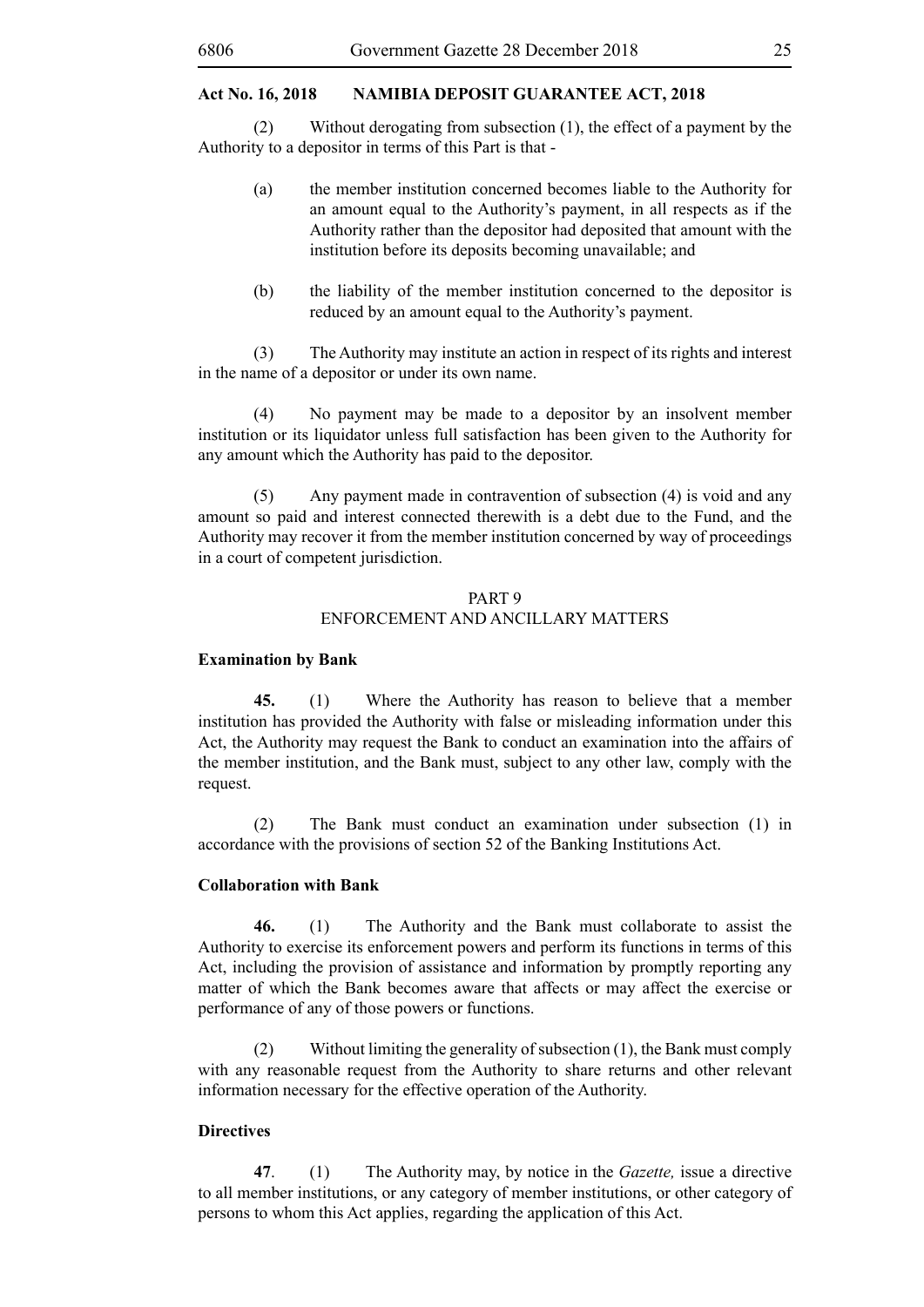(2) The Authority may in writing, over and above any directive contemplated in subsection (1), issue a directive to any member institution, category of member institutions, or other person to whom this Act applies, to -

- (a) provide the Authority
	- (i) with the information, reports or statistical returns specified in the directive, at the time or at the intervals specified in the directive; or
	- (ii) with any document in its possession or custody or under its control, within the period specified in the directive;
- (b) cease or refrain from engaging in any act, omission or conduct in contravention of this Act;
- (c) perform acts necessary to remedy any non-compliance with this Act; or
- (d) perform acts necessary to meet obligations imposed by this Act.

(3) The Authority may examine a document submitted to it in terms of subsection  $(2)(a)(ii)$  or make a copy thereof or part hereof.

(4) The costs incurred in complying with a directive must be borne by the member institution or person concerned.

(5) A member institution or person that fails to comply with a directive issued under this section commits an offence and is liable to a fine not exceeding N\$1 000 000 or, where the commission of the offence is attributable to a representative of the member institution, to that fine or imprisonment for a period not exceeding five years, or to both such fine and imprisonment.

#### **Right of appeal**

**48.** (1) Any member institution or person aggrieved by the decision of the Authority relating to -

- (a) membership and participation in the Scheme as contemplated in Part 4;
- (b) payment or non-payment of premiums, and any consequences arising therefrom, as contemplated in Part 6; or
- (c) payment of compensation for guaranteed deposits as contemplated in Part 8,

may appeal against that decision to the appeal board.

(2) An appeal must be lodged within the prescribed period after the delivery of the decision of the Authority, in the manner prescribed, and on payment of the prescribed fees.

(3) An appeal under subsection (1) takes place on the date, at the place and time determined by the appeal board.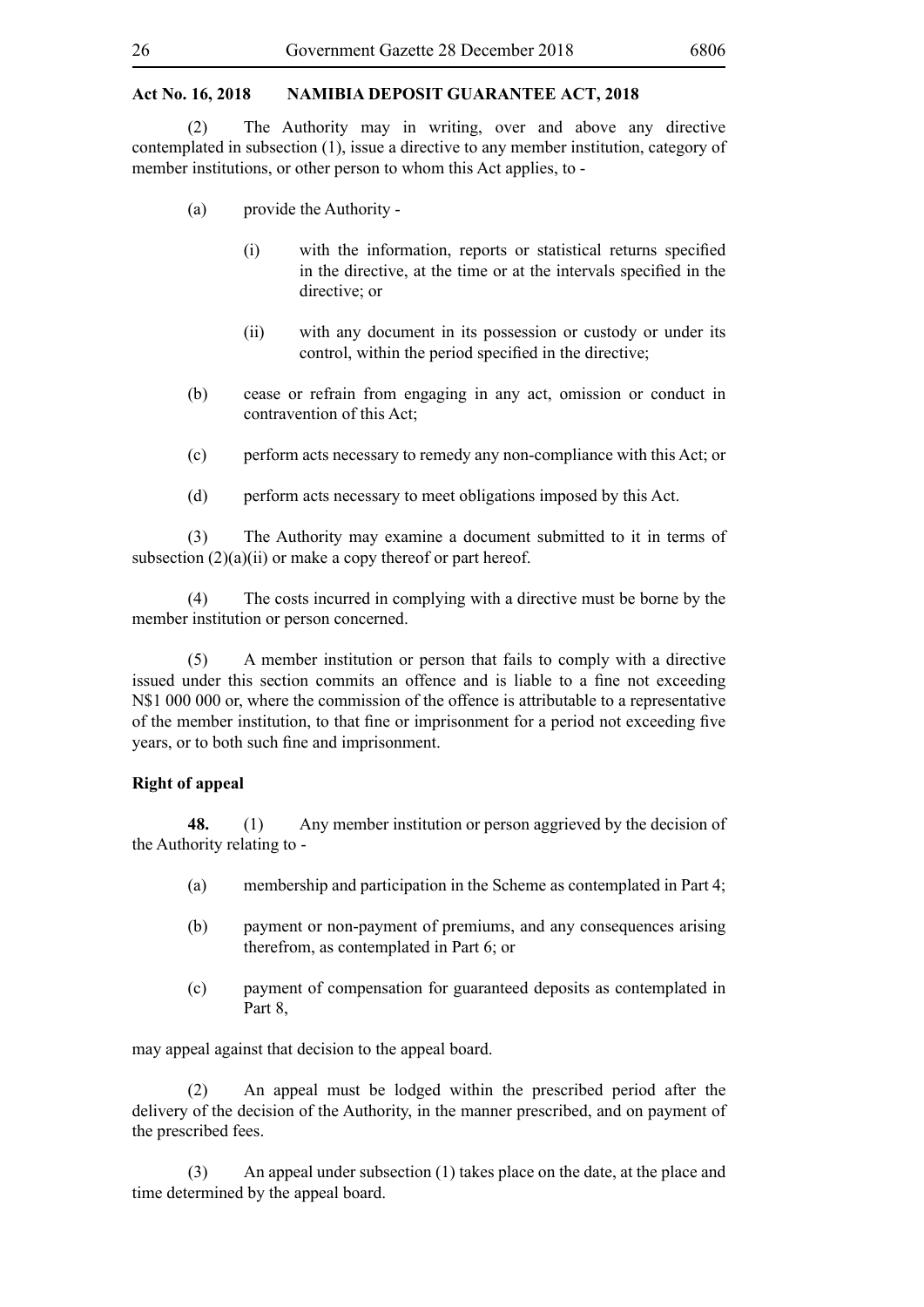(4) An appeal is decided on the affidavits and supporting documents presented to the appeal board by the parties to the appeal.

- (5) Despite the provisions of subsection (4), the appeal board may -
- (a) summon any person who, in its opinion, may be able to give information for the purposes of deciding the appeal or who it believes has in his, her or its possession, custody or control of any document which has any bearing upon the decision under appeal, to appear before it on a date, time and place specified in the summons, to be questioned or to produce any relevant document and retain for examination any document so produced;
- (b) administer an oath to or accept an affirmation from any person called as a witness at an appeal; and
- (c) call any person present at the appeal proceedings as a witness and interrogate such person and require such person to produce any document in his or her possession, custody or control.

(6) All members of the appeal board constitute a quorum of the appeal board.

(7) Proceedings before the appeal board are to be conducted as informally and expeditiously and in accordance with the rules made under subsection (18) and the requirements of natural justice.

(8) A hearing before the appeal board may be held *in camera* at the request of any party if the party establishes to the satisfaction of the appeal board that the circumstances of the case so require.

(9) The appeal board must exercise its jurisdiction under this Act as if it were a magistrates' court established in terms of the Magistrates' Courts Act, 1944 (Act No. 32 of 1944) and the appeal board has the same powers, privileges and immunities available to a magistrate's court in a civil matter.

(10) An applicant or respondent to an appeal is entitled to be represented at an appeal by a legal practitioner or any person of his or her choice.

- (11) The appeal board may -
- (a) confirm, set aside or vary a decision of the Authority; or
- (b) refer a matter back for consideration or reconsideration by the Authority in accordance with the directions of the appeal board.

(12) The decision of a majority of the members of the appeal board constitutes the decision of the appeal board.

(13) The decision of the appeal board must be in writing, and a copy thereof must be made available to the parties to the appeal.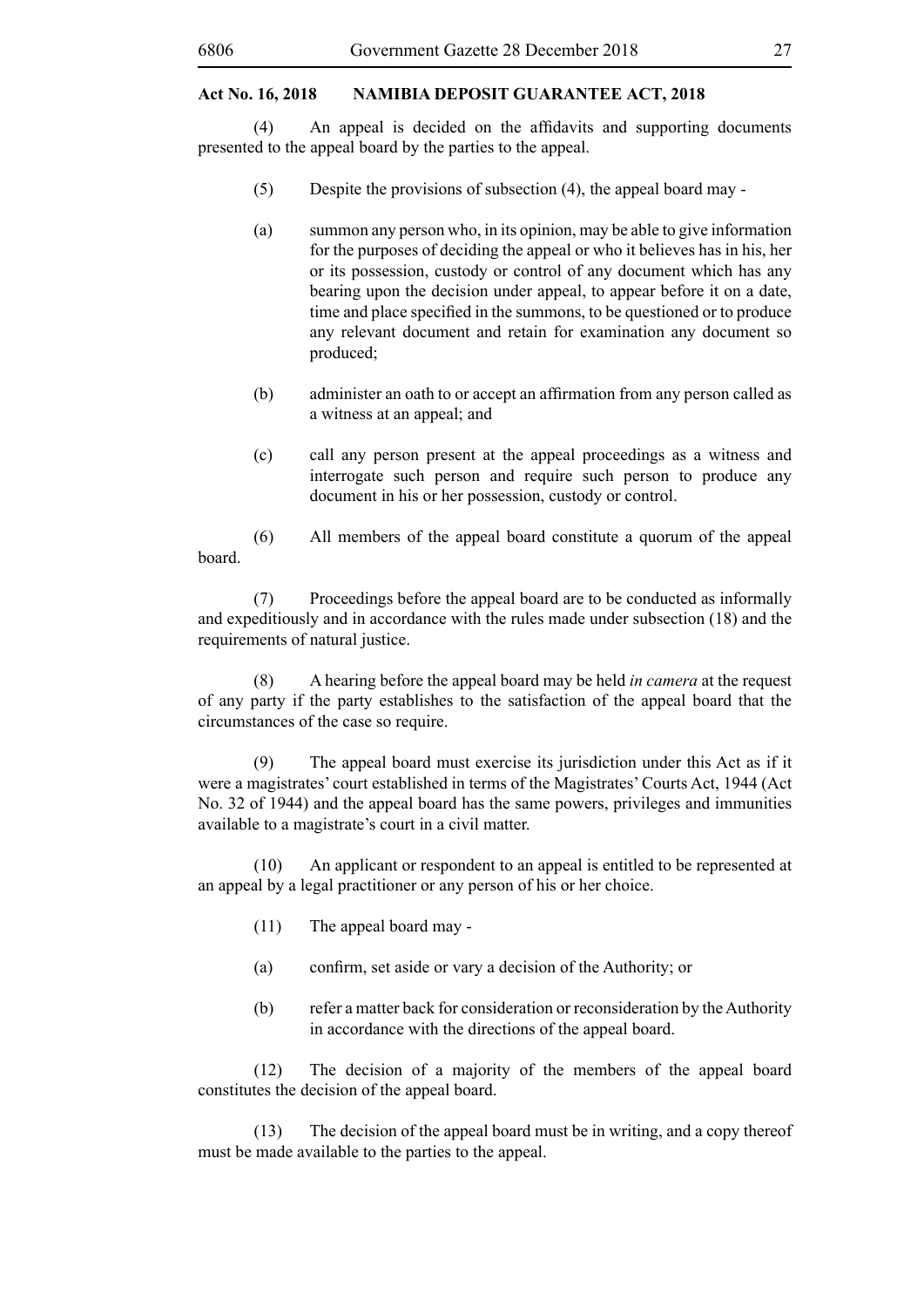(14) If the appeal board sets aside any decision of the Authority, the fees contemplated in subsection (2) paid by the appellant in respect of the appeal in question must be refunded to the appellant.

(15) If the appeal board varies any such decision, it may direct that the whole or any part of such fees be refunded to the appellant.

(16) Subject to subsection (18), a decision of the appeal board may, in the manner prescribed, be taken on appeal to the High Court as if it were a decision of a magistrate court in a civil matter.

(17) The launching of appeal proceedings in terms of subsection (16) does not suspend the operation or execution of a decision, unless the Authority directs otherwise.

(18) The Minister, with the concurrence of the appeal board, may make rules relating to -

- (a) the manner of lodging appeals to the appeal board and the period within which the appeals must be lodged, including condonations for lodging of appeals outside the time limits;
- (b) the conduct of proceedings before the appeal board and the procedures to be followed by the appeal board, including matters relating to condonation for non-compliance with the rules and the admissibility of evidence;
- (c) witnesses, including payment of expenses and costs incurred by witnesses, offences by or relating to witnesses and other matters relating to witnesses;
- (d) sittings of the appeal board;
- (e) the integrity of the appeal board and measures that are necessary or expedient to prevent the appeal board or a member of the appeal board from being insulted, disparaged or belittled or to prevent the proceedings or findings of the appeal board from being prejudiced, influenced or anticipated;
- (f) the fees payable by the appellant and situations in which the fees are refundable; and
- (g) any other matter which the Minister considers necessary to ensure effective and expeditious resolution of matters before the appeal board.

(19) Rules made under subsection (18) may create offences for contraventions or failure to comply with any provision thereof, and prescribe a penalty of a fine not exceeding N\$20 000 or imprisonment for period not exceeding two years, or both such fine and imprisonment.

#### **Appeal board**

**49.** (1) Upon receipt of a notice of appeal lodged under section 48 against the decision of the Authority, the Minister must appoint an appeal board to hear and determine the appeal.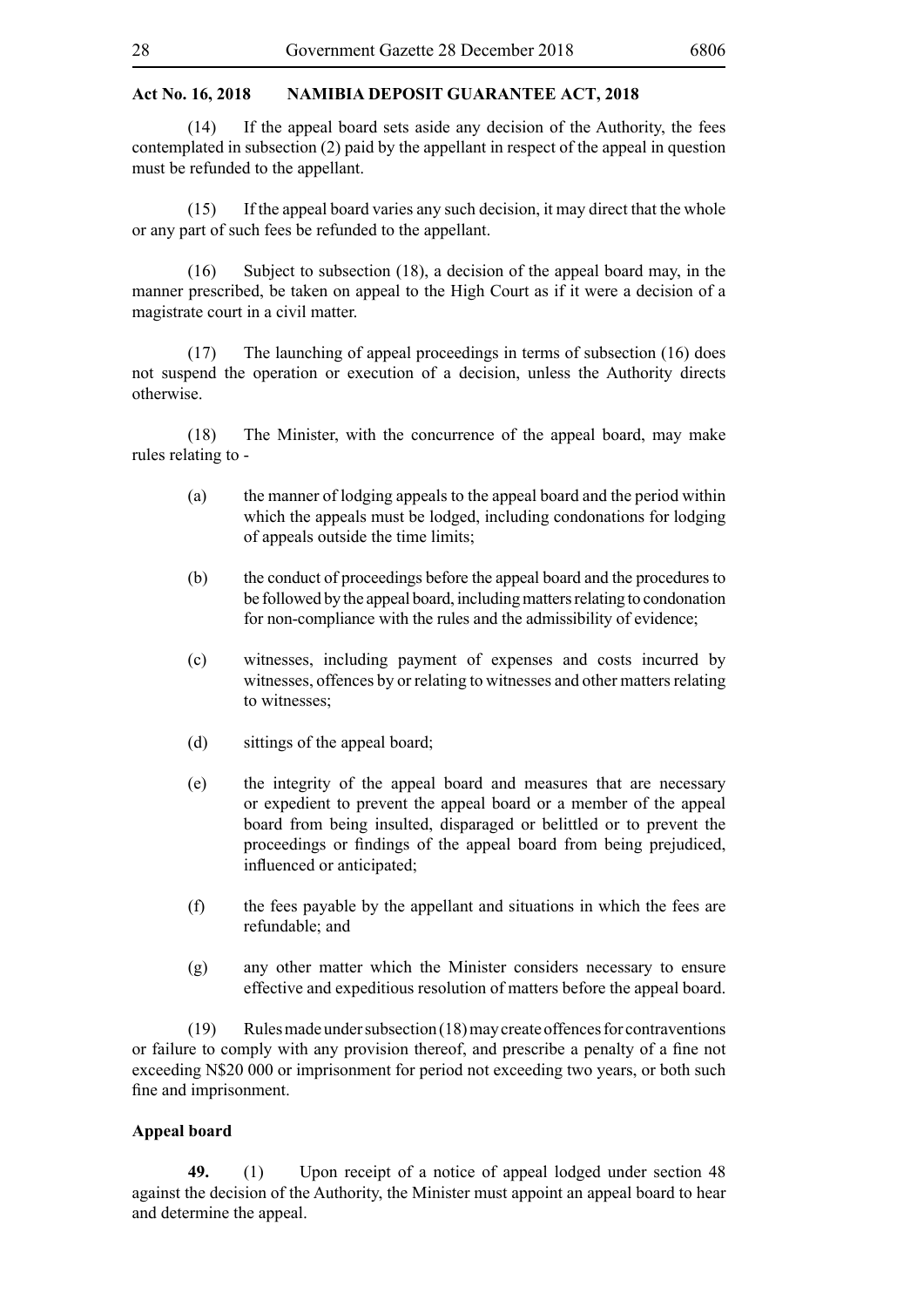- (2) The appeal board consists of -
- (a) one person who has a qualification in law and with at least 10 years' experience, who is the chairperson; and
- (b) two other persons who have experience and extensive knowledge of the banking services sector or of banking institutions or building societies or banking services sector regulation.

 (3) The Minister may prescribe additional qualifications, terms and conditions and other requirements for appointment as members of the appeal board.

(4) If before or during the consideration of any appeal it transpires that any member of the appeal board has any direct or indirect personal interest in the outcome of that appeal, the member must declare his or her interest and recuse himself or herself and must be replaced by another person appointed by the Minister.

(5) A member of the appeal board may be paid from the Fund, such remuneration and allowances as the Minister may prescribe.

(6) The Bank is responsible for the administrative support of the appeal board and expenditure incurred in that regard must be defrayed from the Fund.

(7) Any person who contravenes or fails to comply with subsection (4) commits an offence and is liable on conviction to a fine not exceeding N\$50 000 or to imprisonment for a period not exceeding five years, or to both such fine and imprisonment.

## PART 10

## GENERAL PROVISIONS

#### **Confidentiality of information**

**50.** (1) Subject to subsection (3), a person referred to in subsection (2) may not disclose any information which that person has acquired in the performance of his or her functions under this Act and which relates to the affairs of a member institution or depositor.

- (2) The persons to whom subsection (1) applies are -
- (a) a director;
- (b) a person who has been co-opted by a committee of the Board under section  $14(2)$ ;
- (c) the Head of the Authority, an employee of the Authority, an employee of the Bank seconded to the Authority or any other person engaged or contracted to render a service to the Authority;
- (d) an employee of the Bank;
- (e) a member of the appeal board;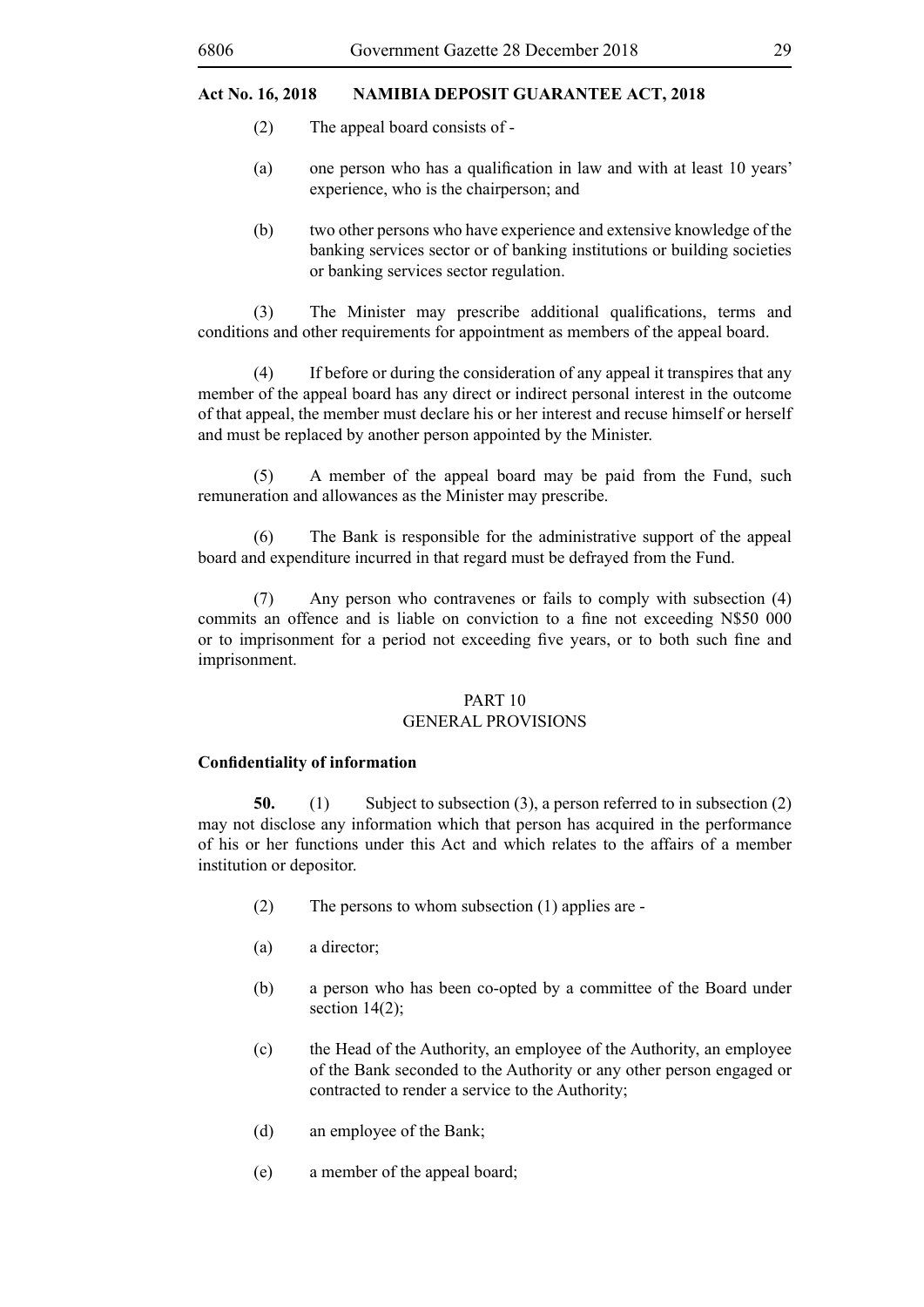- (f) a former director, a person who was formerly co-opted by a committee of the Board under section 14(2), a former Head of the Authority, a former employee of the Authority, an employee or a former employee of the Bank who was formerly seconded to the Authority or any other person who was formerly engaged or contracted to render a service to the Authority, a former employee of the Bank and a former member of the appeal board; and
- (g) any other person performing or who performed a function or exercising or who exercised a power that that person is or was lawfully required or requested to perform or exercise in terms of this Act.
- (3) Subsection (1) does not apply to -
- (a) any disclosure made by the person concerned in the performance of that person's functions under this Act or when required to do so by a court or in terms of any other law of Namibia;
- (b) the disclosure of information that is generally known to members of the public or a substantial section of the public;
- (c) the reporting, to an appropriate authority, of any criminal conduct which the person concerned reasonably suspects is being committed or may have been committed by a member institution or depositor or by any employee or agent thereof or in connection with the Fund; or
- (d) a disclosure that is necessary for the purposes of the investigation of a criminal offence under the law of Namibia.

(4) Any person who contravenes or fails to comply with subsection (1) commits an offence and is liable on conviction to a fine not exceeding N\$50 000 or to imprisonment for a period not exceeding five years, or to both such fine and imprisonment.

## **Prohibition on implying connection with Authority**

**51.** (1) A person may not, in connection with a corporate body, unincorporated entity, business or undertaking, use a name or description that signifies a connection between that corporate body, unincorporated entity, business or undertaking and the Authority or the Scheme, other than a statement that such corporate body, unincorporated entity, business or undertaking is a member of the Scheme.

(2) Any person who contravenes or fails to comply with subsection (1) commits an offence and is liable on conviction to a fine not exceeding N\$50 000 or to imprisonment for a period not exceeding five years, or to both such fine and imprisonment.

## **False statements**

**52.** (1) Any person who, in or in connection with any application or return prepared or submitted for the purposes of this Act, makes a statement or provides information that is false in a material particular, knowing the statement or information to be false or not having reasonable grounds for believing it to be true, commits an offence.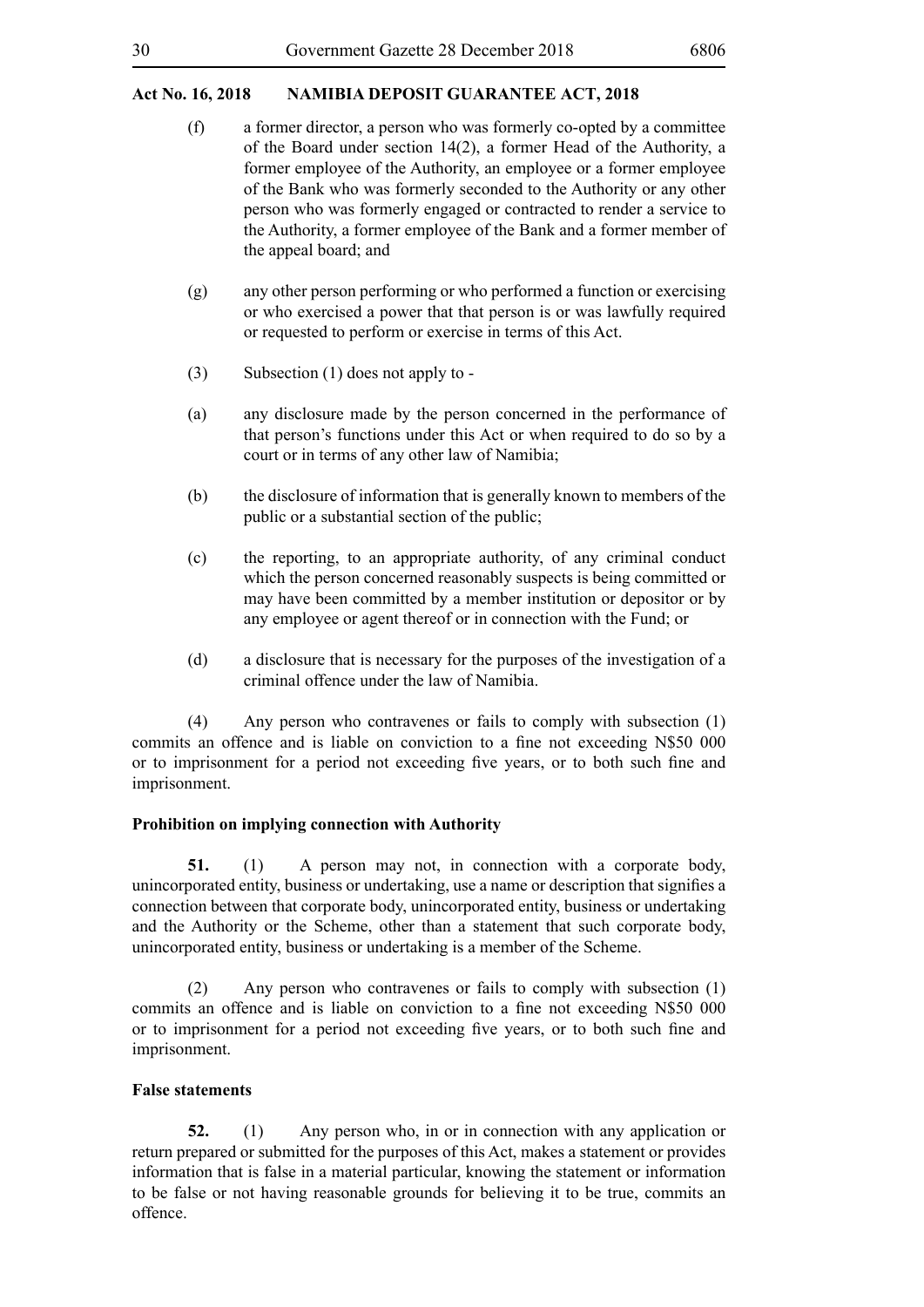(2) Any person who, for the purposes of this Act, publishes, issues or signs a document which contains a statement that is false in a material particular commits an offence if -

- (a) when he or she published, issued or signed the document, he or she knew that the statement was false or did not have reasonable grounds for believing it to be true; or
- (b) having subsequently become aware that the statement was false, he or she failed to take all reasonable steps to correct the document or to replace it with a correct document.

(3) Any person who, for the purpose of avoiding the payment of any premium that is due or inducing the making of any payment that is not due -

- (a) destroys, mutilates, alters or falsifies any book, paper or security belonging to or relating to a member institution; or
- (b) makes, or is a party to the making of, a false or misleading entry in any register, book of account or other document belonging to or relating to a member institution,

commits an offence.

(4) A person who is convicted of an offence in terms of subsection  $(1)$ ,  $(2)$ or (3) is liable -

- (a) in the case of an individual, to a fine not exceeding N\$20 000 or to imprisonment for a period not exceeding two years, or to both such fine and imprisonment; or
- (b) in the case of a body corporate, to a fine not exceeding N\$500 000.

#### **Limitation of liability**

**53.** (1) The Minister or any person referred to in subsection (2) is not personally liable in respect of anything done or omitted to be done in good faith and without gross negligence in the exercise of any power or the performance of any function or duty under this Act.

- (2) The persons to whom subsection (1) applies are -
- (a) a director;
- (b) a person who has been co-opted by a committee of the Board under section 14(2):
- (c) the Head of the Authority, an employee of the Authority, an employee of the Bank seconded to the Authority or any other person engaged or contracted to render a service the Authority;
- (d) an employee of the Bank;
- (e) a member of the appeal board;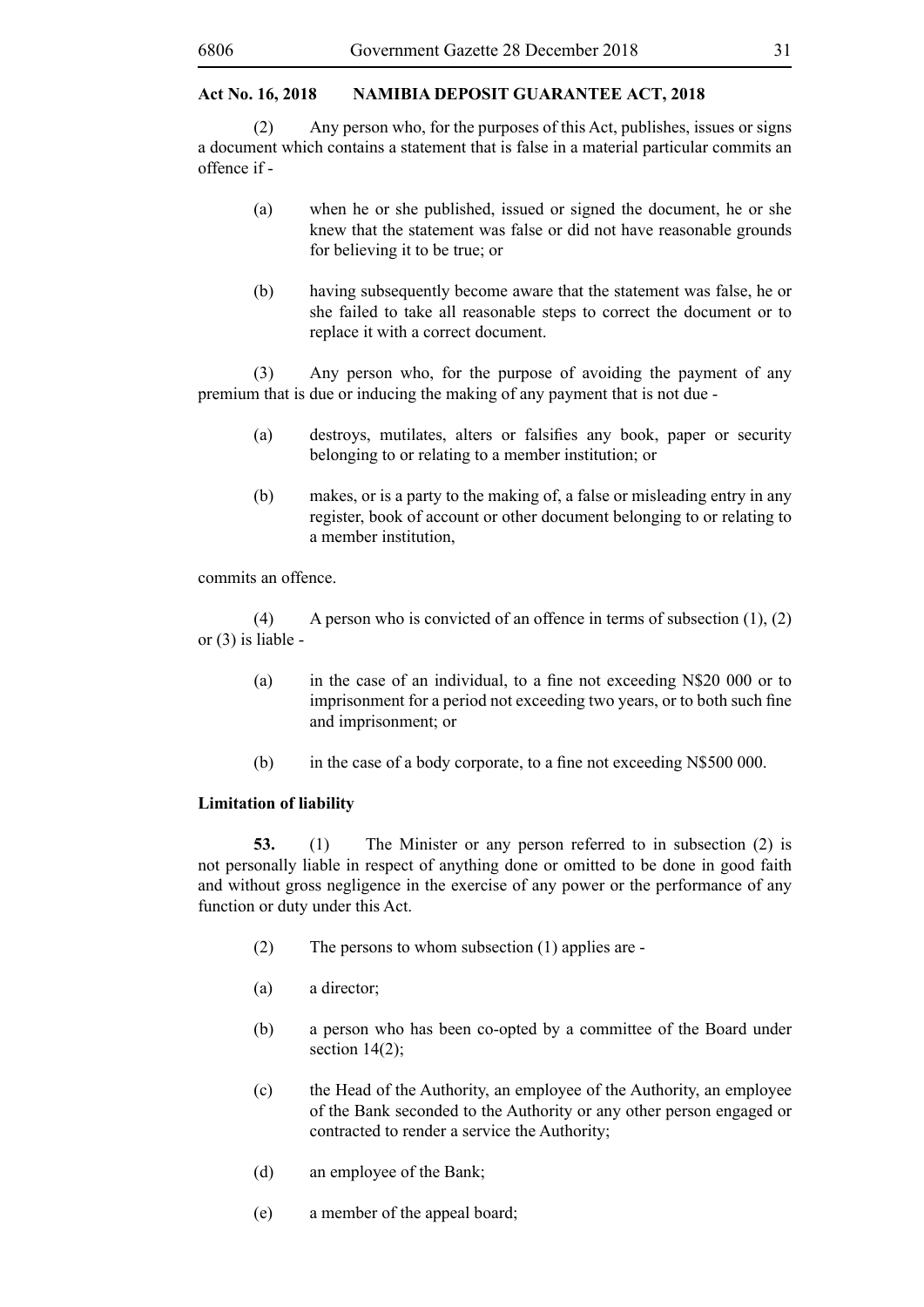- (f) a former director, a person who was formerly co-opted by a committee of the Board under section 14(2), a former Head of the Authority, a former employee of the Authority, an employee or a former employee of the Bank who was formerly seconded to the Authority or any other person who was engaged or contracted to render service to the Authority, a former employee of the Bank and a former member of the appeal board; and
- (g) any other person performing or who performed a function or exercising or exercised a power that that person is or was lawfully required or requested to perform or exercise in terms of this Act.

#### **Cooperation with other institutions or organisations**

- **54.** (1) The Authority may -
- (a) enter into an arrangement or agreement with any other institution or organisation, within Namibia; or
- (b) with the approval of the Minister, enter into an arrangement or agreement with any other institution or organisation, outside Namibia,

that performs functions that are similar to those of the Authority, that has objects that are similar to those of the Authority or that performs functions related to the regulation or supervision of deposit-taking financial institutions.

(2) An arrangement or agreement referred to in subsection (1) may provide for -

- (a) the sharing of information between the Authority and the institution or organisation relating to entities that fall under their respective jurisdictions or on any matter that falls within the ambit of the functions or powers of the respective parties;
- (b) the confidentiality relating to information referred to in paragraph (a); and
- (c) any other matter which the parties may consider of importance relating to the conducting of business by deposit-taking financial institutions.

#### **Liquidation**

**55.** The Authority may not be placed into liquidation, except by or under the authority of an Act of Parliament.

## **Regulations**

- **56.** (1) The Minister may make regulations relating to -
- (a) the maximum coverage limits for guaranteed deposits under section 40;
- (b) the manner of lodging appeals from the appeal board to the High Court;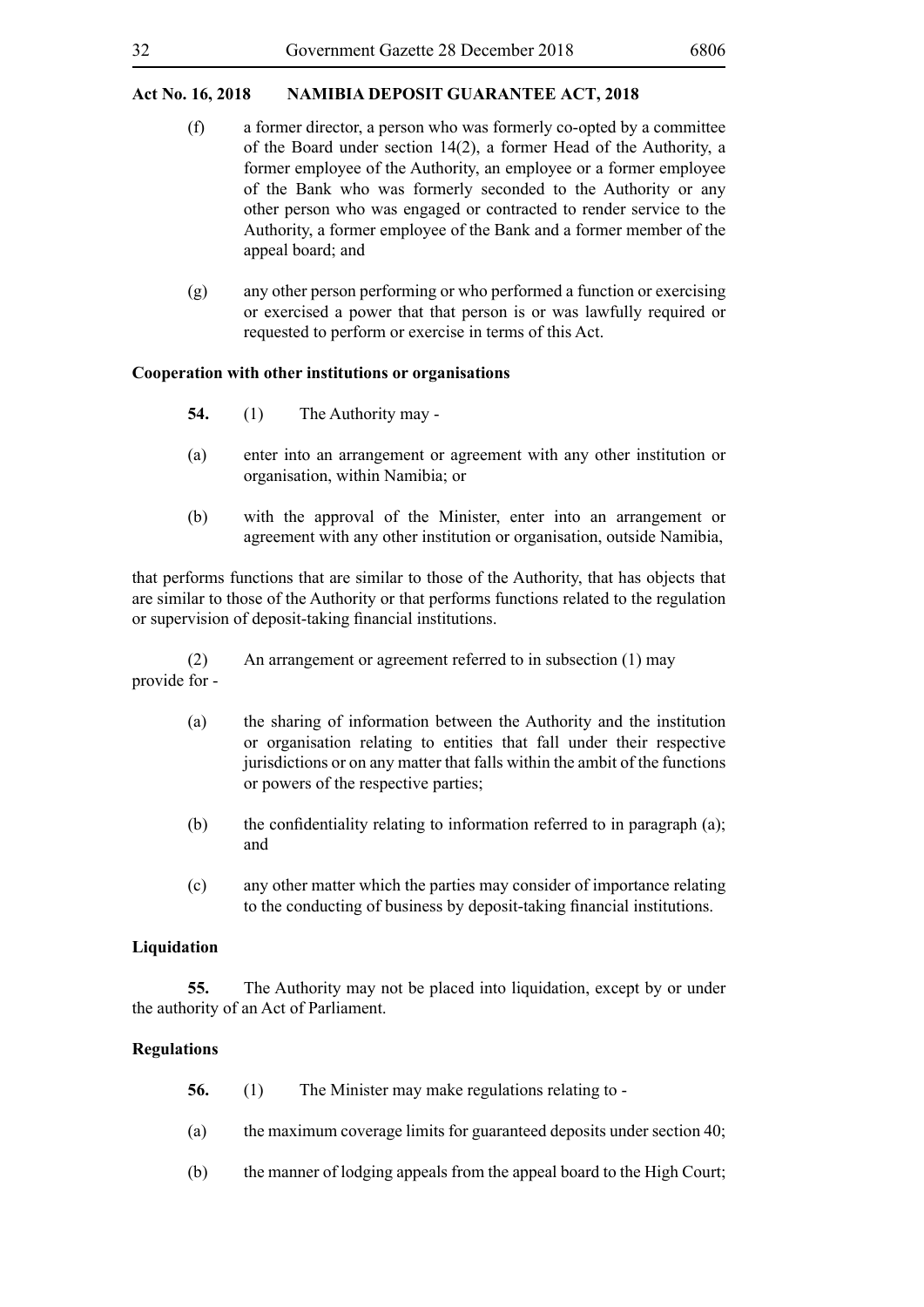- (c) the qualifications and conditions of appointment for members of the appeal board;
- (d) any other matter which is required or permitted by this Act to be prescribed on and any matter which the Minister considers necessary or expedient to prescribe in order to achieve the purposes of this Act.

(2) Regulations made under subsection (1) may create offences for contraventions or failure to comply with the any provision thereof, and prescribe a penalty of a fine not exceeding N\$20 000 or imprisonment for period not exceeding two years, or both such fine and imprisonment.

## **Determinations**

**57.** (1) The Authority, or where required to do so by or under this Act, the Authority with the approval of the Minister, may by notice in the *Gazette* make determinations not inconsistent with this Act relating to -

- (a) the target level of the Fund as contemplated in section 27;
- (b) the premiums payable per risk category and the rate of interest payable on outstanding payments pursuant to section 34;
- (c) the manner of payment of premiums in accordance with section  $35(2)$ ;
- (d) the manner of payment of financial penalties in accordance with section  $36(4)$ ;
- (e) the proof of entitlement to payment of compensation in accordance with section  $41(4)$ ;
- (f) the format and manner in which information must be kept by member institutions for purposes of section 42(6);
- (g) any matter which is required or permitted by this Act to be determined by the Authority; and
- (h) all other matters which the Authority considers necessary or expedient to determine to ensure compliance with this Act by member institutions.

(2) A person who contravenes or fails to comply with a determination made under subsection (1) commits an offence and is liable to a fine not exceeding N\$100 000 or, where the commission of the offence is attributable to a representative of the member institution, to such fine or imprisonment for a period not exceeding five years, or to both such fine and imprisonment.

## **Amendment of section 11 of Act No. 2 of 1998**

**58.** Section 11 of the Banking Institutions Act, 1998 (Act No. 2 of 1998) (in this section and sections 59 and 60 called "the principal Act") is amended by the insertion after subsection (4) of the following subsection:

**"(4A)** Notwithstanding anything to the contrary in this Act or in any law, it shall be a condition for the grant of an application under subsection  $(4)(b)$  or (c) that